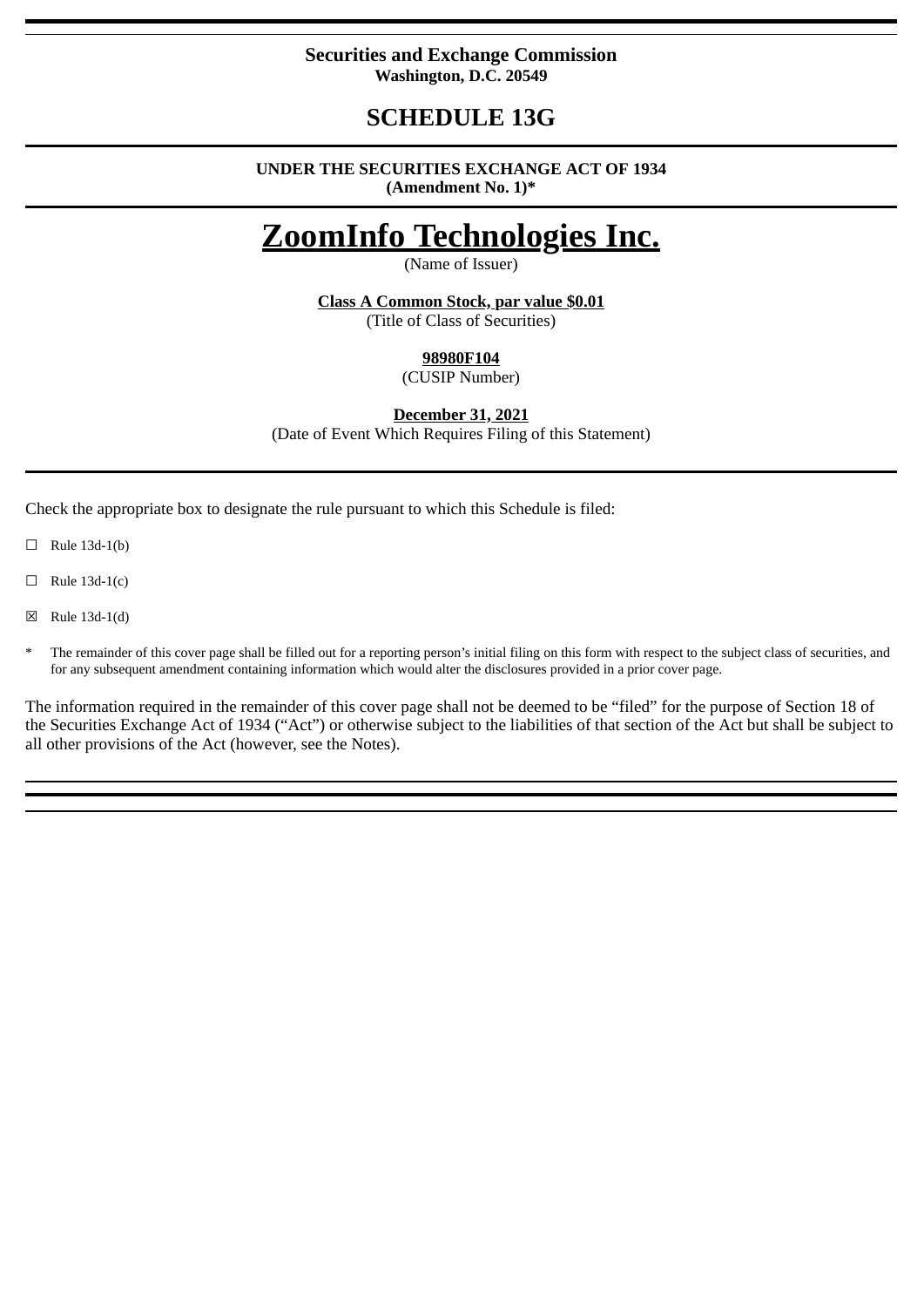|                                                 | <b>NAMES OF REPORTING PERSONS</b>                                                   |                |                                             |  |  |  |
|-------------------------------------------------|-------------------------------------------------------------------------------------|----------------|---------------------------------------------|--|--|--|
| 1                                               | 22C Magellan Holdings LLC                                                           |                |                                             |  |  |  |
|                                                 | <b>CHECK THE APPROPRIATE BOX IF A MEMBER OF A GROUP</b>                             |                |                                             |  |  |  |
| $\overline{2}$                                  | (a)                                                                                 |                |                                             |  |  |  |
|                                                 | (b)                                                                                 |                |                                             |  |  |  |
| $\overline{\mathbf{3}}$                         | <b>SEC USE ONLY</b>                                                                 |                |                                             |  |  |  |
|                                                 |                                                                                     |                | <b>CITIZENSHIP OR PLACE OF ORGANIZATION</b> |  |  |  |
| 4                                               | Delaware                                                                            |                |                                             |  |  |  |
|                                                 |                                                                                     |                | <b>SOLE VOTING POWER</b>                    |  |  |  |
|                                                 |                                                                                     | 5              | $\bf{0}$                                    |  |  |  |
|                                                 |                                                                                     |                | <b>SHARED VOTING POWER</b>                  |  |  |  |
| <b>NUMBER OF SHARES</b><br><b>BENEFICIALLY</b>  |                                                                                     | 6              | $\boldsymbol{0}$                            |  |  |  |
| <b>OWNED BY EACH</b><br><b>REPORTING PERSON</b> |                                                                                     |                | <b>SOLE DISPOSITIVE POWER</b>               |  |  |  |
| <b>WITH</b>                                     |                                                                                     | $\overline{7}$ | $\mathbf{0}$                                |  |  |  |
|                                                 |                                                                                     |                | <b>SHARED DISPOSITIVE POWER</b>             |  |  |  |
|                                                 |                                                                                     | 8              | $\boldsymbol{0}$                            |  |  |  |
|                                                 | AGGREGATE AMOUNT BENEFICIALLY OWNED BY EACH REPORTING PERSON                        |                |                                             |  |  |  |
| 9                                               | $\mathbf{0}$                                                                        |                |                                             |  |  |  |
|                                                 | CHECK IF THE AGGREGATE AMOUNT IN ROW (9) EXCLUDES CERTAIN SHARES (SEE INSTRUCTIONS) |                |                                             |  |  |  |
| 10                                              | $\Box$                                                                              |                |                                             |  |  |  |
|                                                 | PERCENT OF CLASS REPRESENTED BY AMOUNT IN ROW (9)                                   |                |                                             |  |  |  |
| 11                                              | $0.0\%$                                                                             |                |                                             |  |  |  |
|                                                 |                                                                                     |                | TYPE OF REPORTING PERSON (SEE INSTRUCTIONS) |  |  |  |
| 12                                              | O <sub>O</sub>                                                                      |                |                                             |  |  |  |
|                                                 |                                                                                     |                |                                             |  |  |  |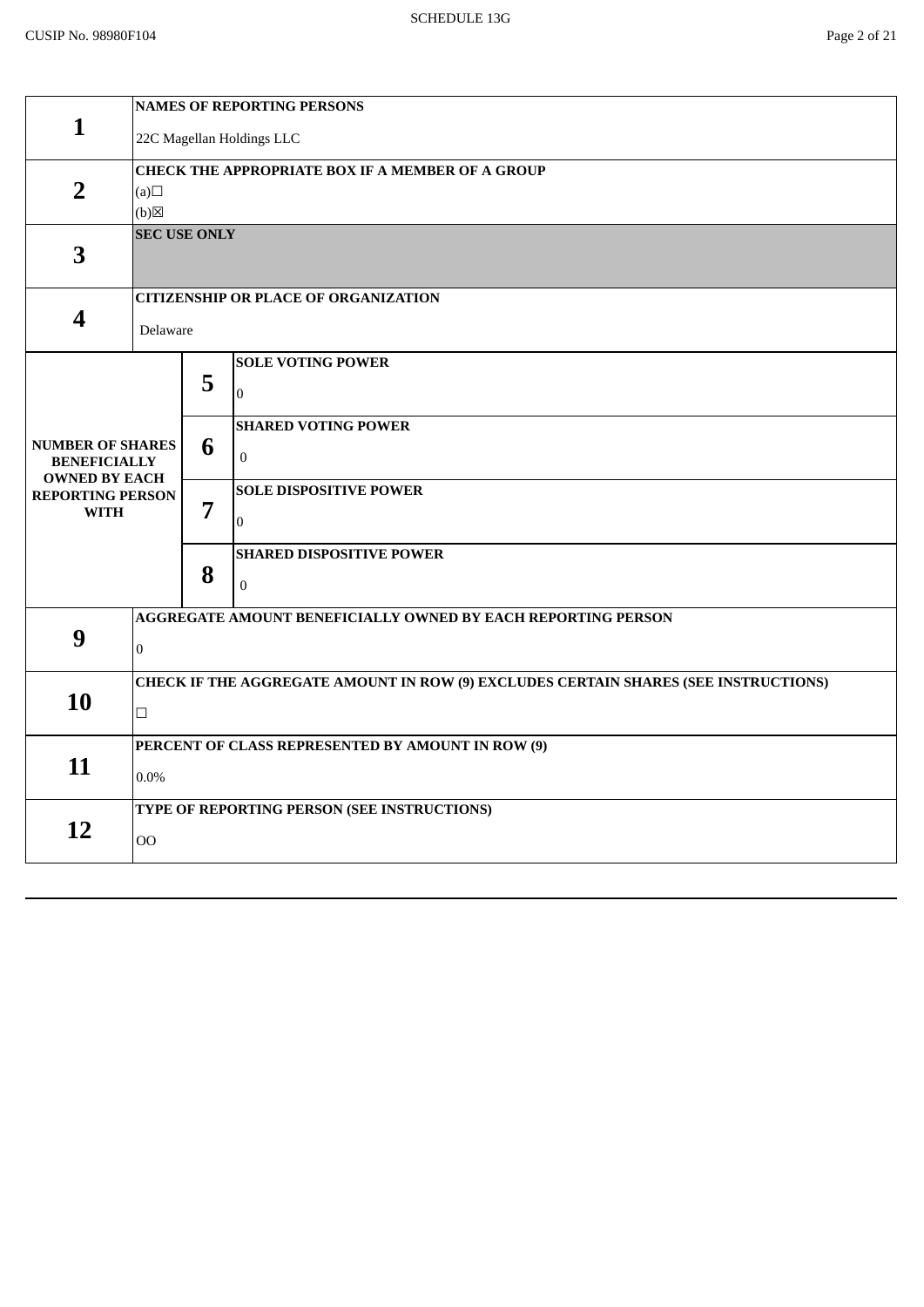## CUSIP No. 98980F104 Page 3 of 21

|                                                                        | <b>NAMES OF REPORTING PERSONS</b>                            |                                                                                     |                                                   |  |  |  |  |
|------------------------------------------------------------------------|--------------------------------------------------------------|-------------------------------------------------------------------------------------|---------------------------------------------------|--|--|--|--|
| $\mathbf{1}$                                                           | 22C Capital I-A, L.P.                                        |                                                                                     |                                                   |  |  |  |  |
|                                                                        | <b>CHECK THE APPROPRIATE BOX IF A MEMBER OF A GROUP</b>      |                                                                                     |                                                   |  |  |  |  |
| $\overline{2}$                                                         | (a)                                                          |                                                                                     |                                                   |  |  |  |  |
|                                                                        | (b)                                                          |                                                                                     |                                                   |  |  |  |  |
| 3                                                                      |                                                              | <b>SEC USE ONLY</b>                                                                 |                                                   |  |  |  |  |
|                                                                        |                                                              |                                                                                     |                                                   |  |  |  |  |
|                                                                        |                                                              |                                                                                     | <b>CITIZENSHIP OR PLACE OF ORGANIZATION</b>       |  |  |  |  |
| 4                                                                      | Delaware                                                     |                                                                                     |                                                   |  |  |  |  |
|                                                                        |                                                              |                                                                                     | <b>SOLE VOTING POWER</b>                          |  |  |  |  |
|                                                                        |                                                              | 5                                                                                   | $\mathbf{0}$                                      |  |  |  |  |
|                                                                        |                                                              |                                                                                     |                                                   |  |  |  |  |
|                                                                        |                                                              |                                                                                     | <b>SHARED VOTING POWER</b>                        |  |  |  |  |
| <b>NUMBER OF SHARES</b><br><b>BENEFICIALLY</b><br><b>OWNED BY EACH</b> |                                                              | 6                                                                                   | $\boldsymbol{0}$                                  |  |  |  |  |
| <b>REPORTING PERSON</b>                                                |                                                              |                                                                                     | <b>SOLE DISPOSITIVE POWER</b>                     |  |  |  |  |
| <b>WITH</b>                                                            |                                                              | 7                                                                                   | $\Omega$                                          |  |  |  |  |
|                                                                        |                                                              |                                                                                     | <b>SHARED DISPOSITIVE POWER</b>                   |  |  |  |  |
|                                                                        |                                                              | 8                                                                                   | $\mathbf 0$                                       |  |  |  |  |
|                                                                        |                                                              |                                                                                     |                                                   |  |  |  |  |
|                                                                        | AGGREGATE AMOUNT BENEFICIALLY OWNED BY EACH REPORTING PERSON |                                                                                     |                                                   |  |  |  |  |
| 9                                                                      | $\overline{0}$                                               |                                                                                     |                                                   |  |  |  |  |
|                                                                        |                                                              | CHECK IF THE AGGREGATE AMOUNT IN ROW (9) EXCLUDES CERTAIN SHARES (SEE INSTRUCTIONS) |                                                   |  |  |  |  |
| 10                                                                     | $\Box$                                                       |                                                                                     |                                                   |  |  |  |  |
|                                                                        |                                                              |                                                                                     |                                                   |  |  |  |  |
|                                                                        |                                                              |                                                                                     | PERCENT OF CLASS REPRESENTED BY AMOUNT IN ROW (9) |  |  |  |  |
| 11                                                                     | $0.0\%$                                                      |                                                                                     |                                                   |  |  |  |  |
|                                                                        |                                                              |                                                                                     | TYPE OF REPORTING PERSON (SEE INSTRUCTIONS)       |  |  |  |  |
| 12                                                                     | PN                                                           |                                                                                     |                                                   |  |  |  |  |
|                                                                        |                                                              |                                                                                     |                                                   |  |  |  |  |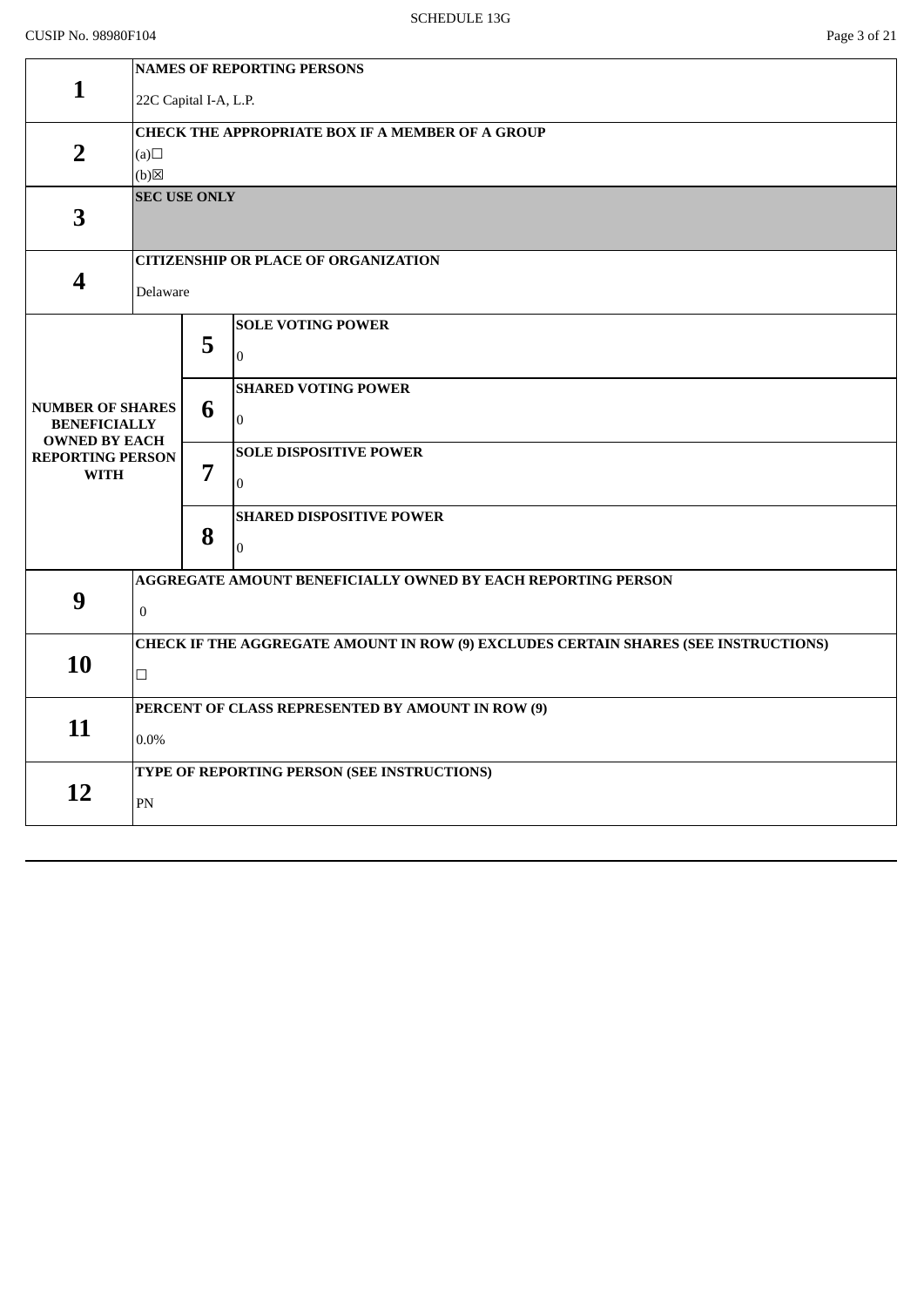|                                                | <b>NAMES OF REPORTING PERSONS</b>                                                   |                                                  |                                                              |  |  |  |
|------------------------------------------------|-------------------------------------------------------------------------------------|--------------------------------------------------|--------------------------------------------------------------|--|--|--|
| $\mathbf{1}$                                   | 22C DiscoverOrg Investors, LLC                                                      |                                                  |                                                              |  |  |  |
|                                                |                                                                                     | CHECK THE APPROPRIATE BOX IF A MEMBER OF A GROUP |                                                              |  |  |  |
| $\overline{2}$                                 | (a)                                                                                 |                                                  |                                                              |  |  |  |
|                                                | (b)<br><b>SEC USE ONLY</b>                                                          |                                                  |                                                              |  |  |  |
| 3                                              |                                                                                     |                                                  |                                                              |  |  |  |
|                                                |                                                                                     |                                                  |                                                              |  |  |  |
|                                                |                                                                                     |                                                  | <b>CITIZENSHIP OR PLACE OF ORGANIZATION</b>                  |  |  |  |
| $\boldsymbol{4}$                               | Delaware                                                                            |                                                  |                                                              |  |  |  |
|                                                |                                                                                     |                                                  | <b>SOLE VOTING POWER</b>                                     |  |  |  |
|                                                |                                                                                     | 5                                                | $\Omega$                                                     |  |  |  |
|                                                |                                                                                     |                                                  | <b>SHARED VOTING POWER</b>                                   |  |  |  |
| <b>NUMBER OF SHARES</b><br><b>BENEFICIALLY</b> |                                                                                     | 6                                                | $\boldsymbol{0}$                                             |  |  |  |
| <b>OWNED BY EACH</b>                           |                                                                                     |                                                  | <b>SOLE DISPOSITIVE POWER</b>                                |  |  |  |
| <b>REPORTING PERSON</b><br><b>WITH</b>         |                                                                                     | 7                                                |                                                              |  |  |  |
|                                                |                                                                                     |                                                  | $\Omega$                                                     |  |  |  |
|                                                |                                                                                     |                                                  | <b>SHARED DISPOSITIVE POWER</b>                              |  |  |  |
|                                                |                                                                                     | 8                                                | $\boldsymbol{0}$                                             |  |  |  |
|                                                |                                                                                     |                                                  | AGGREGATE AMOUNT BENEFICIALLY OWNED BY EACH REPORTING PERSON |  |  |  |
| 9                                              | $\overline{0}$                                                                      |                                                  |                                                              |  |  |  |
|                                                | CHECK IF THE AGGREGATE AMOUNT IN ROW (9) EXCLUDES CERTAIN SHARES (SEE INSTRUCTIONS) |                                                  |                                                              |  |  |  |
| 10                                             | $\Box$                                                                              |                                                  |                                                              |  |  |  |
|                                                |                                                                                     |                                                  |                                                              |  |  |  |
| 11                                             |                                                                                     |                                                  | PERCENT OF CLASS REPRESENTED BY AMOUNT IN ROW (9)            |  |  |  |
|                                                |                                                                                     | 0.0%                                             |                                                              |  |  |  |
|                                                |                                                                                     |                                                  | TYPE OF REPORTING PERSON (SEE INSTRUCTIONS)                  |  |  |  |
| 12                                             | OO, HC                                                                              |                                                  |                                                              |  |  |  |
|                                                |                                                                                     |                                                  |                                                              |  |  |  |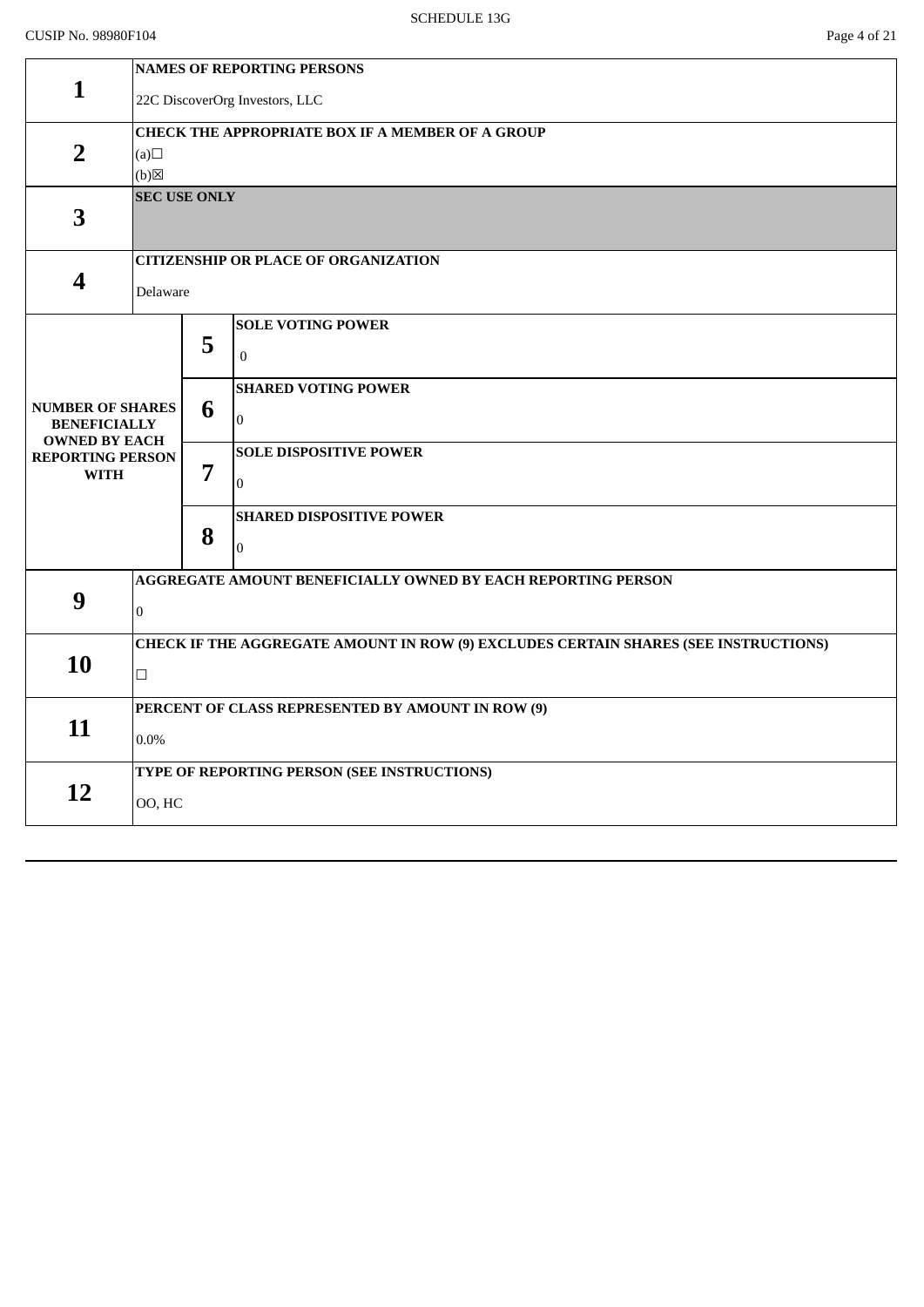## CUSIP No. 98980F104 Page 5 of 21

|                                                                        | <b>NAMES OF REPORTING PERSONS</b>                                                             |                                                  |                                                |  |  |  |
|------------------------------------------------------------------------|-----------------------------------------------------------------------------------------------|--------------------------------------------------|------------------------------------------------|--|--|--|
| 1                                                                      | 22C Capital I, L.P.                                                                           |                                                  |                                                |  |  |  |
| $\overline{2}$                                                         | (a)<br>(b)                                                                                    | CHECK THE APPROPRIATE BOX IF A MEMBER OF A GROUP |                                                |  |  |  |
| 3                                                                      |                                                                                               | <b>SEC USE ONLY</b>                              |                                                |  |  |  |
| 4                                                                      | Delaware                                                                                      |                                                  | <b>CITIZENSHIP OR PLACE OF ORGANIZATION</b>    |  |  |  |
|                                                                        |                                                                                               | 5                                                | <b>SOLE VOTING POWER</b><br>$\mathbf{0}$       |  |  |  |
| <b>NUMBER OF SHARES</b><br><b>BENEFICIALLY</b><br><b>OWNED BY EACH</b> |                                                                                               | 6                                                | <b>SHARED VOTING POWER</b><br>$\mathbf{0}$     |  |  |  |
| <b>REPORTING PERSON</b><br><b>WITH</b>                                 |                                                                                               | 7                                                | <b>SOLE DISPOSITIVE POWER</b><br>$\mathbf{0}$  |  |  |  |
|                                                                        |                                                                                               | 8                                                | <b>SHARED DISPOSITIVE POWER</b><br>$\mathbf 0$ |  |  |  |
| 9                                                                      | AGGREGATE AMOUNT BENEFICIALLY OWNED BY EACH REPORTING PERSON<br>$\overline{0}$                |                                                  |                                                |  |  |  |
| 10                                                                     | CHECK IF THE AGGREGATE AMOUNT IN ROW (9) EXCLUDES CERTAIN SHARES (SEE INSTRUCTIONS)<br>$\Box$ |                                                  |                                                |  |  |  |
| 11                                                                     | PERCENT OF CLASS REPRESENTED BY AMOUNT IN ROW (9)<br>$0.0\%$                                  |                                                  |                                                |  |  |  |
| 12                                                                     | PN, HC                                                                                        |                                                  | TYPE OF REPORTING PERSON (SEE INSTRUCTIONS)    |  |  |  |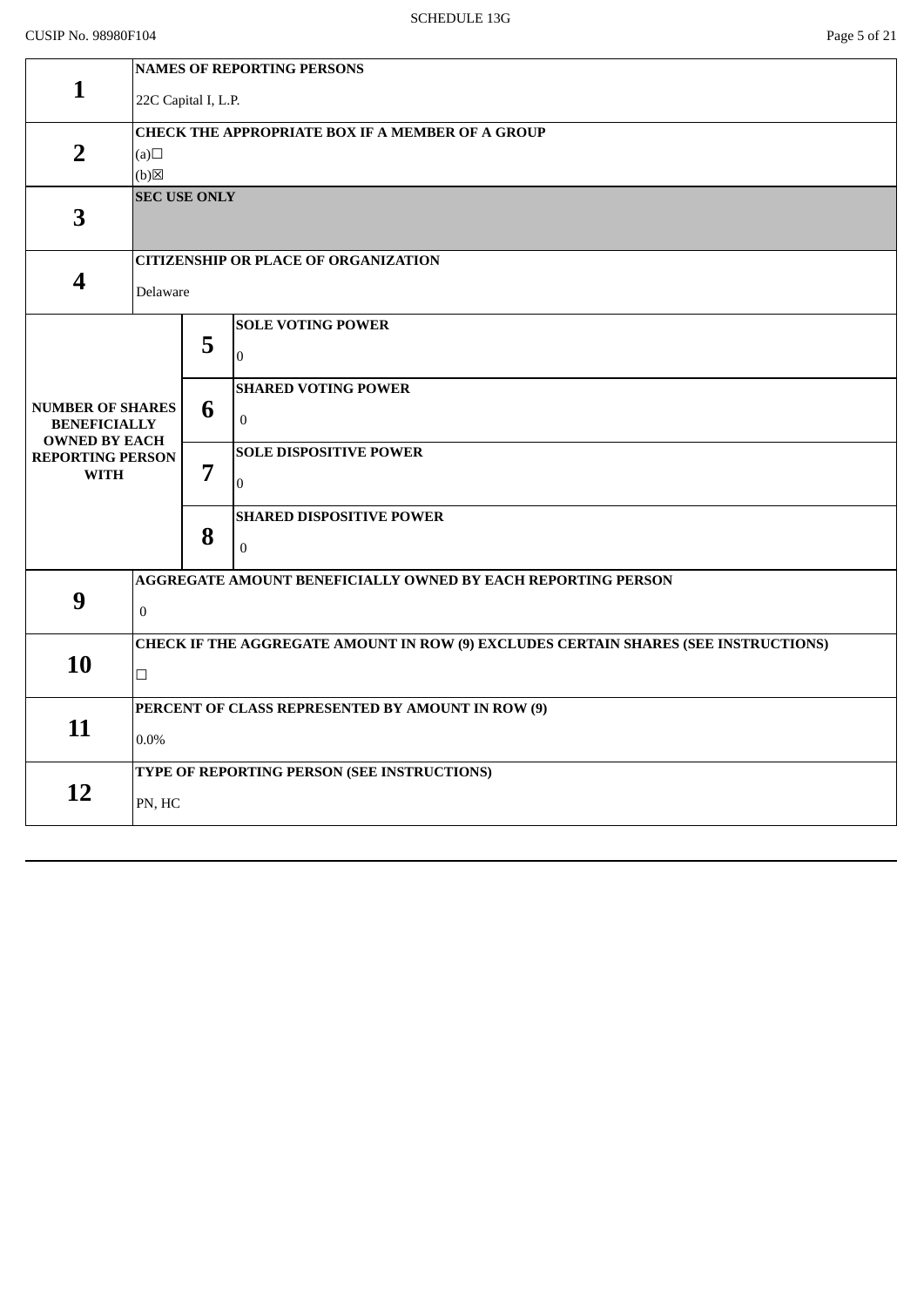|                                                                        | <b>NAMES OF REPORTING PERSONS</b>                                                   |                                                  |                                             |  |  |  |
|------------------------------------------------------------------------|-------------------------------------------------------------------------------------|--------------------------------------------------|---------------------------------------------|--|--|--|
| $\mathbf{1}$                                                           | 22C DiscoverOrg MM, LLC                                                             |                                                  |                                             |  |  |  |
|                                                                        |                                                                                     | CHECK THE APPROPRIATE BOX IF A MEMBER OF A GROUP |                                             |  |  |  |
| $\overline{2}$                                                         | (a)                                                                                 |                                                  |                                             |  |  |  |
|                                                                        | $(b)$ $\boxtimes$                                                                   |                                                  |                                             |  |  |  |
| 3                                                                      |                                                                                     | <b>SEC USE ONLY</b>                              |                                             |  |  |  |
|                                                                        |                                                                                     |                                                  | <b>CITIZENSHIP OR PLACE OF ORGANIZATION</b> |  |  |  |
| 4                                                                      | Delaware                                                                            |                                                  |                                             |  |  |  |
|                                                                        |                                                                                     |                                                  | <b>SOLE VOTING POWER</b>                    |  |  |  |
|                                                                        |                                                                                     | 5                                                | $\mathbf{0}$                                |  |  |  |
|                                                                        |                                                                                     |                                                  | <b>SHARED VOTING POWER</b>                  |  |  |  |
| <b>NUMBER OF SHARES</b><br><b>BENEFICIALLY</b><br><b>OWNED BY EACH</b> |                                                                                     | 6                                                | $\mathbf{0}$                                |  |  |  |
| <b>REPORTING PERSON</b>                                                |                                                                                     |                                                  | <b>SOLE DISPOSITIVE POWER</b>               |  |  |  |
| <b>WITH</b>                                                            |                                                                                     | 7                                                | $\Omega$                                    |  |  |  |
|                                                                        |                                                                                     |                                                  | <b>SHARED DISPOSITIVE POWER</b>             |  |  |  |
|                                                                        |                                                                                     | 8                                                | $\mathbf 0$                                 |  |  |  |
|                                                                        | AGGREGATE AMOUNT BENEFICIALLY OWNED BY EACH REPORTING PERSON                        |                                                  |                                             |  |  |  |
| 9                                                                      | $\overline{0}$                                                                      |                                                  |                                             |  |  |  |
|                                                                        | CHECK IF THE AGGREGATE AMOUNT IN ROW (9) EXCLUDES CERTAIN SHARES (SEE INSTRUCTIONS) |                                                  |                                             |  |  |  |
| 10                                                                     | $\Box$                                                                              |                                                  |                                             |  |  |  |
|                                                                        | PERCENT OF CLASS REPRESENTED BY AMOUNT IN ROW (9)                                   |                                                  |                                             |  |  |  |
| 11                                                                     | 0.0%                                                                                |                                                  |                                             |  |  |  |
|                                                                        |                                                                                     |                                                  | TYPE OF REPORTING PERSON (SEE INSTRUCTIONS) |  |  |  |
| 12                                                                     | OO, HC                                                                              |                                                  |                                             |  |  |  |
|                                                                        |                                                                                     |                                                  |                                             |  |  |  |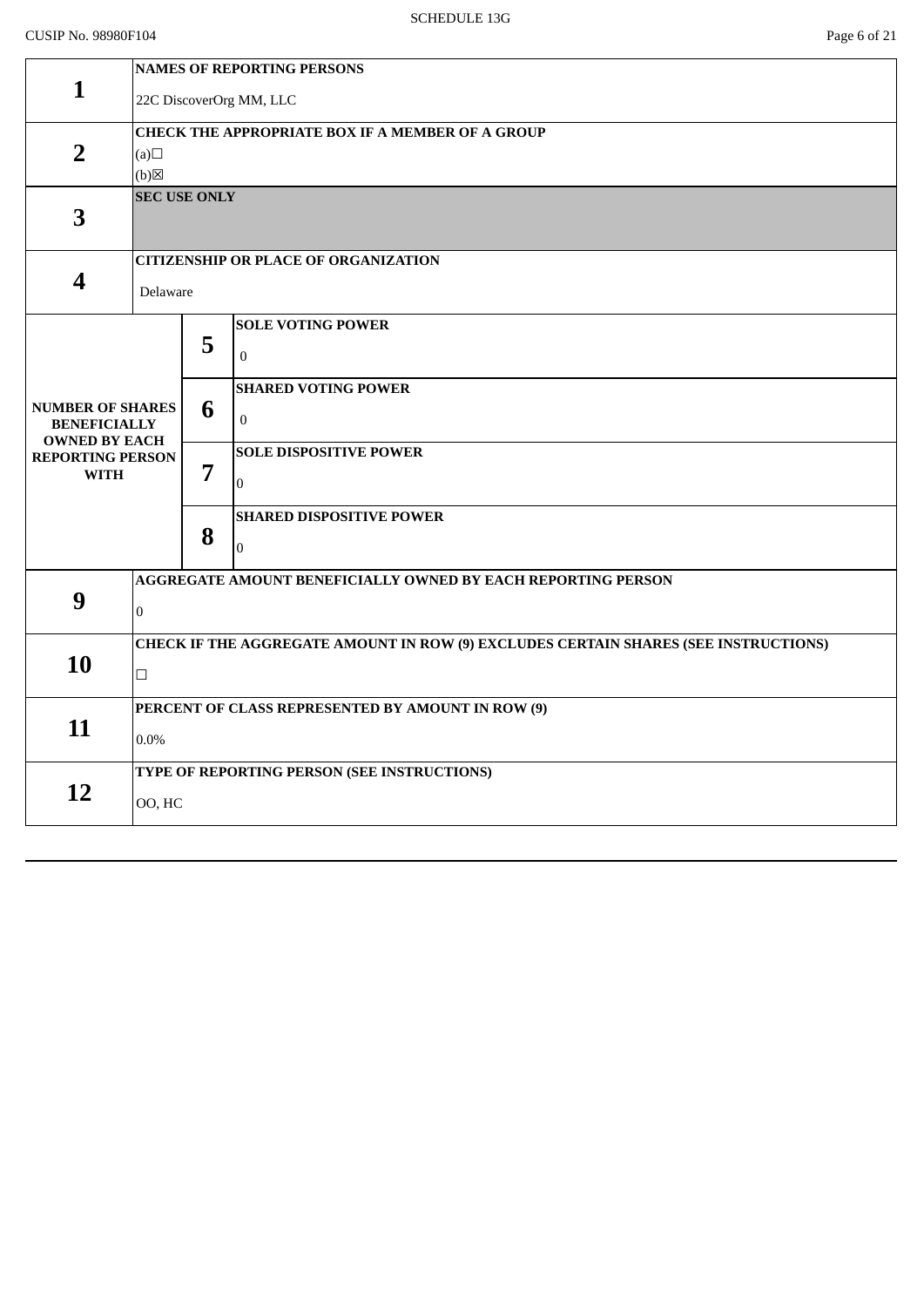|                                                                        | <b>NAMES OF REPORTING PERSONS</b>                                                                                          |                     |                                             |  |  |  |
|------------------------------------------------------------------------|----------------------------------------------------------------------------------------------------------------------------|---------------------|---------------------------------------------|--|--|--|
| 1                                                                      |                                                                                                                            |                     | 22C DiscoverOrg Advisors, LLC               |  |  |  |
|                                                                        | CHECK THE APPROPRIATE BOX IF A MEMBER OF A GROUP                                                                           |                     |                                             |  |  |  |
| $\overline{2}$                                                         | (a)                                                                                                                        |                     |                                             |  |  |  |
|                                                                        | (b)                                                                                                                        |                     |                                             |  |  |  |
| 3                                                                      |                                                                                                                            | <b>SEC USE ONLY</b> |                                             |  |  |  |
|                                                                        |                                                                                                                            |                     | <b>CITIZENSHIP OR PLACE OF ORGANIZATION</b> |  |  |  |
| $\overline{\mathbf{4}}$                                                | Delaware                                                                                                                   |                     |                                             |  |  |  |
|                                                                        |                                                                                                                            |                     | <b>SOLE VOTING POWER</b>                    |  |  |  |
|                                                                        |                                                                                                                            |                     | $\Omega$                                    |  |  |  |
|                                                                        |                                                                                                                            |                     | <b>SHARED VOTING POWER</b>                  |  |  |  |
| <b>BENEFICIALLY</b>                                                    |                                                                                                                            |                     | 825,723                                     |  |  |  |
| <b>REPORTING PERSON</b>                                                |                                                                                                                            |                     | <b>SOLE DISPOSITIVE POWER</b>               |  |  |  |
| <b>WITH</b>                                                            |                                                                                                                            |                     | $\mathbf{0}$                                |  |  |  |
|                                                                        |                                                                                                                            | 8                   | <b>SHARED DISPOSITIVE POWER</b>             |  |  |  |
|                                                                        |                                                                                                                            |                     | 825,723                                     |  |  |  |
|                                                                        |                                                                                                                            |                     |                                             |  |  |  |
|                                                                        | 825,723                                                                                                                    |                     |                                             |  |  |  |
|                                                                        | CHECK IF THE AGGREGATE AMOUNT IN ROW (9) EXCLUDES CERTAIN SHARES (SEE INSTRUCTIONS)                                        |                     |                                             |  |  |  |
|                                                                        | $\Box$                                                                                                                     |                     |                                             |  |  |  |
|                                                                        | PERCENT OF CLASS REPRESENTED BY AMOUNT IN ROW (9)                                                                          |                     |                                             |  |  |  |
|                                                                        | 0.2%                                                                                                                       |                     |                                             |  |  |  |
|                                                                        |                                                                                                                            |                     |                                             |  |  |  |
|                                                                        |                                                                                                                            | OO, HC              |                                             |  |  |  |
| <b>NUMBER OF SHARES</b><br><b>OWNED BY EACH</b><br>9<br>10<br>11<br>12 | 5<br>6<br>7<br>AGGREGATE AMOUNT BENEFICIALLY OWNED BY EACH REPORTING PERSON<br>TYPE OF REPORTING PERSON (SEE INSTRUCTIONS) |                     |                                             |  |  |  |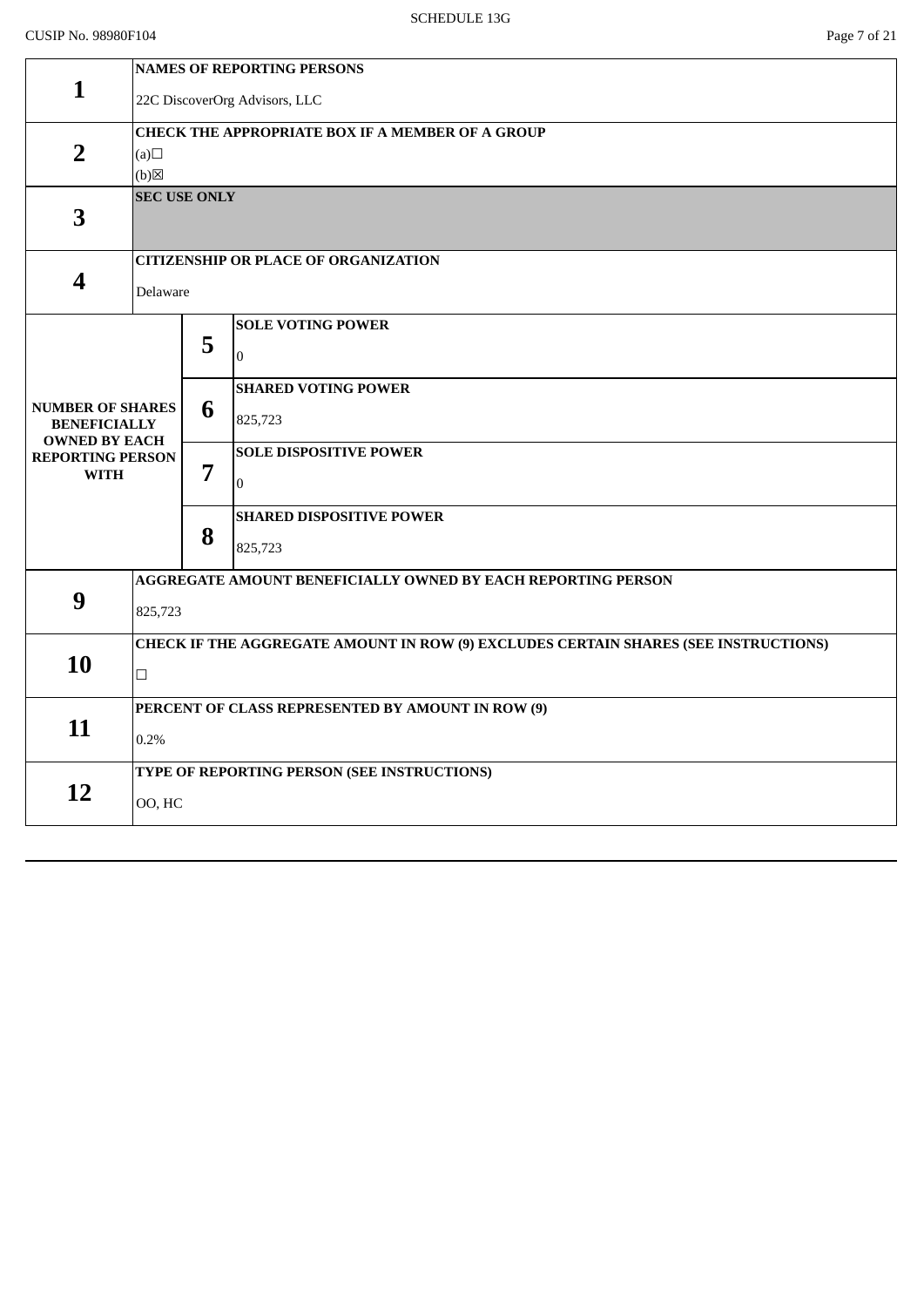## CUSIP No. 98980F104 Page 8 of 21

|                                                                        | <b>NAMES OF REPORTING PERSONS</b>                                                             |                                                  |                                                   |  |  |  |
|------------------------------------------------------------------------|-----------------------------------------------------------------------------------------------|--------------------------------------------------|---------------------------------------------------|--|--|--|
| 1                                                                      | 22C Capital GP I, L.L.C                                                                       |                                                  |                                                   |  |  |  |
| $\overline{2}$                                                         | (a)<br>(b)                                                                                    | CHECK THE APPROPRIATE BOX IF A MEMBER OF A GROUP |                                                   |  |  |  |
| 3                                                                      |                                                                                               | <b>SEC USE ONLY</b>                              |                                                   |  |  |  |
| 4                                                                      | Delaware                                                                                      |                                                  | <b>CITIZENSHIP OR PLACE OF ORGANIZATION</b>       |  |  |  |
|                                                                        |                                                                                               | 5                                                | <b>SOLE VOTING POWER</b><br>$\Omega$              |  |  |  |
| <b>NUMBER OF SHARES</b><br><b>BENEFICIALLY</b><br><b>OWNED BY EACH</b> |                                                                                               | 6                                                | <b>SHARED VOTING POWER</b><br>$\bf{0}$            |  |  |  |
| <b>REPORTING PERSON</b><br><b>WITH</b>                                 |                                                                                               | 7                                                | <b>SOLE DISPOSITIVE POWER</b><br>$\bf{0}$         |  |  |  |
|                                                                        |                                                                                               | 8                                                | <b>SHARED DISPOSITIVE POWER</b><br>$\overline{0}$ |  |  |  |
| 9                                                                      | AGGREGATE AMOUNT BENEFICIALLY OWNED BY EACH REPORTING PERSON<br>$\bf{0}$                      |                                                  |                                                   |  |  |  |
| 10                                                                     | CHECK IF THE AGGREGATE AMOUNT IN ROW (9) EXCLUDES CERTAIN SHARES (SEE INSTRUCTIONS)<br>$\Box$ |                                                  |                                                   |  |  |  |
| 11                                                                     | PERCENT OF CLASS REPRESENTED BY AMOUNT IN ROW (9)<br>$0.0\%$                                  |                                                  |                                                   |  |  |  |
| 12                                                                     | OO, HC                                                                                        |                                                  | TYPE OF REPORTING PERSON (SEE INSTRUCTIONS)       |  |  |  |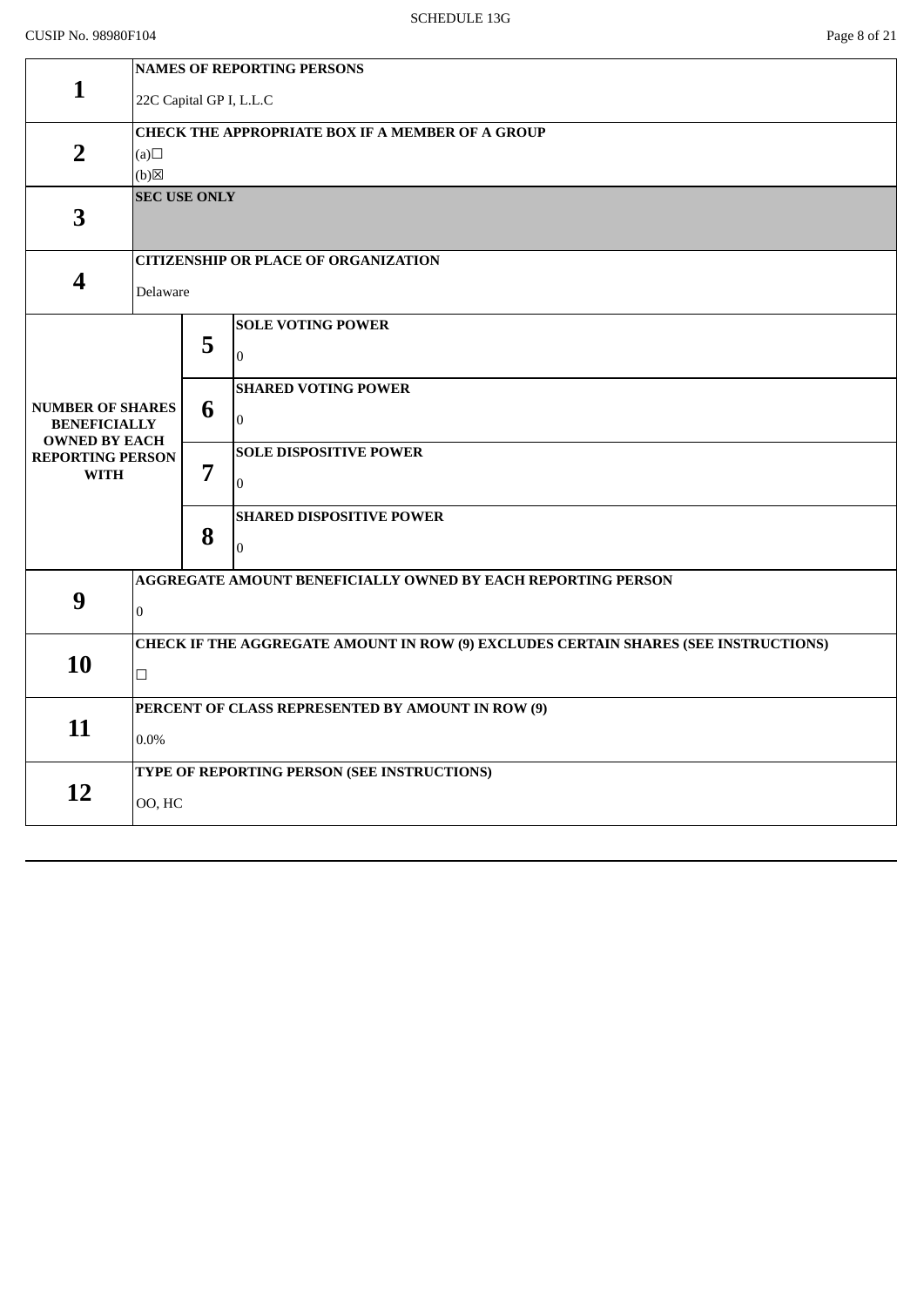| <b>NAMES OF REPORTING PERSONS</b>                                                   |                                                        |                                                |  |  |
|-------------------------------------------------------------------------------------|--------------------------------------------------------|------------------------------------------------|--|--|
| 22C Capital GP I MM LLC                                                             |                                                        |                                                |  |  |
| <b>CHECK THE APPROPRIATE BOX IF A MEMBER OF A GROUP</b>                             |                                                        |                                                |  |  |
| (a)                                                                                 |                                                        |                                                |  |  |
| (b)                                                                                 |                                                        |                                                |  |  |
|                                                                                     |                                                        |                                                |  |  |
|                                                                                     |                                                        |                                                |  |  |
|                                                                                     |                                                        | <b>CITIZENSHIP OR PLACE OF ORGANIZATION</b>    |  |  |
|                                                                                     |                                                        |                                                |  |  |
|                                                                                     |                                                        | <b>SOLE VOTING POWER</b>                       |  |  |
|                                                                                     |                                                        | $\Omega$                                       |  |  |
|                                                                                     |                                                        | <b>SHARED VOTING POWER</b>                     |  |  |
| <b>NUMBER OF SHARES</b>                                                             | 6                                                      | $\boldsymbol{0}$                               |  |  |
| <b>OWNED BY EACH</b>                                                                |                                                        | <b>SOLE DISPOSITIVE POWER</b>                  |  |  |
|                                                                                     |                                                        |                                                |  |  |
|                                                                                     |                                                        | $\mathbf{0}$                                   |  |  |
|                                                                                     |                                                        | <b>SHARED DISPOSITIVE POWER</b>                |  |  |
|                                                                                     |                                                        | $\mathbf 0$                                    |  |  |
| AGGREGATE AMOUNT BENEFICIALLY OWNED BY EACH REPORTING PERSON                        |                                                        |                                                |  |  |
| $\overline{0}$                                                                      |                                                        |                                                |  |  |
| CHECK IF THE AGGREGATE AMOUNT IN ROW (9) EXCLUDES CERTAIN SHARES (SEE INSTRUCTIONS) |                                                        |                                                |  |  |
| $\Box$                                                                              |                                                        |                                                |  |  |
| PERCENT OF CLASS REPRESENTED BY AMOUNT IN ROW (9)                                   |                                                        |                                                |  |  |
|                                                                                     |                                                        |                                                |  |  |
|                                                                                     |                                                        |                                                |  |  |
|                                                                                     |                                                        | TYPE OF REPORTING PERSON (SEE INSTRUCTIONS)    |  |  |
| OO, HC                                                                              |                                                        |                                                |  |  |
|                                                                                     | <b>BENEFICIALLY</b><br><b>REPORTING PERSON</b><br>0.0% | <b>SEC USE ONLY</b><br>Delaware<br>5<br>7<br>8 |  |  |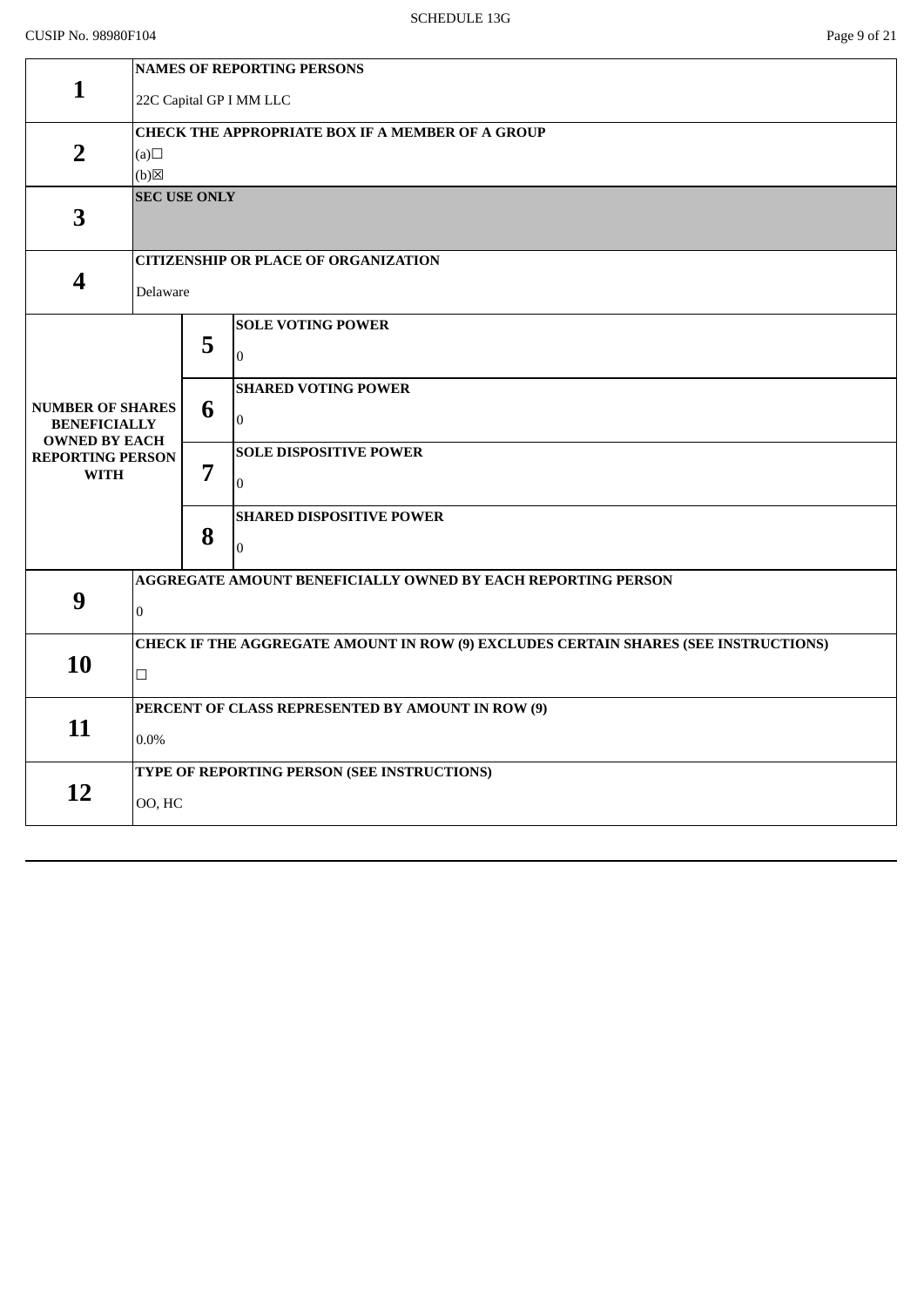|                                                 | <b>NAMES OF REPORTING PERSONS</b>                                                   |                                                              |                                             |  |  |  |  |
|-------------------------------------------------|-------------------------------------------------------------------------------------|--------------------------------------------------------------|---------------------------------------------|--|--|--|--|
| $\mathbf{1}$                                    | Eric J Edell                                                                        |                                                              |                                             |  |  |  |  |
|                                                 |                                                                                     |                                                              |                                             |  |  |  |  |
| $\overline{2}$                                  | (a)                                                                                 | <b>CHECK THE APPROPRIATE BOX IF A MEMBER OF A GROUP</b>      |                                             |  |  |  |  |
|                                                 | (b)                                                                                 |                                                              |                                             |  |  |  |  |
|                                                 | <b>SEC USE ONLY</b>                                                                 |                                                              |                                             |  |  |  |  |
| 3                                               |                                                                                     |                                                              |                                             |  |  |  |  |
|                                                 |                                                                                     |                                                              |                                             |  |  |  |  |
|                                                 |                                                                                     |                                                              | <b>CITIZENSHIP OR PLACE OF ORGANIZATION</b> |  |  |  |  |
| 4                                               | <b>United States</b>                                                                |                                                              |                                             |  |  |  |  |
|                                                 |                                                                                     |                                                              | <b>SOLE VOTING POWER</b>                    |  |  |  |  |
|                                                 |                                                                                     | 5                                                            | $\mathbf{0}$                                |  |  |  |  |
|                                                 |                                                                                     |                                                              |                                             |  |  |  |  |
|                                                 |                                                                                     |                                                              | <b>SHARED VOTING POWER</b>                  |  |  |  |  |
| <b>NUMBER OF SHARES</b><br><b>BENEFICIALLY</b>  |                                                                                     | 6                                                            | 825,723                                     |  |  |  |  |
| <b>OWNED BY EACH</b><br><b>REPORTING PERSON</b> |                                                                                     |                                                              | <b>SOLE DISPOSITIVE POWER</b>               |  |  |  |  |
| <b>WITH</b>                                     |                                                                                     | 7                                                            | $\Omega$                                    |  |  |  |  |
|                                                 |                                                                                     |                                                              | <b>SHARED DISPOSITIVE POWER</b>             |  |  |  |  |
|                                                 |                                                                                     | 8                                                            |                                             |  |  |  |  |
|                                                 |                                                                                     |                                                              | 825,723                                     |  |  |  |  |
|                                                 |                                                                                     | AGGREGATE AMOUNT BENEFICIALLY OWNED BY EACH REPORTING PERSON |                                             |  |  |  |  |
| 9                                               | 825,723                                                                             |                                                              |                                             |  |  |  |  |
|                                                 | CHECK IF THE AGGREGATE AMOUNT IN ROW (9) EXCLUDES CERTAIN SHARES (SEE INSTRUCTIONS) |                                                              |                                             |  |  |  |  |
| 10                                              |                                                                                     |                                                              |                                             |  |  |  |  |
|                                                 | $\Box$                                                                              |                                                              |                                             |  |  |  |  |
|                                                 |                                                                                     | PERCENT OF CLASS REPRESENTED BY AMOUNT IN ROW (9)            |                                             |  |  |  |  |
| 11                                              | 0.2%                                                                                |                                                              |                                             |  |  |  |  |
|                                                 |                                                                                     |                                                              | TYPE OF REPORTING PERSON (SEE INSTRUCTIONS) |  |  |  |  |
| 12                                              | IN, HC                                                                              |                                                              |                                             |  |  |  |  |
|                                                 |                                                                                     |                                                              |                                             |  |  |  |  |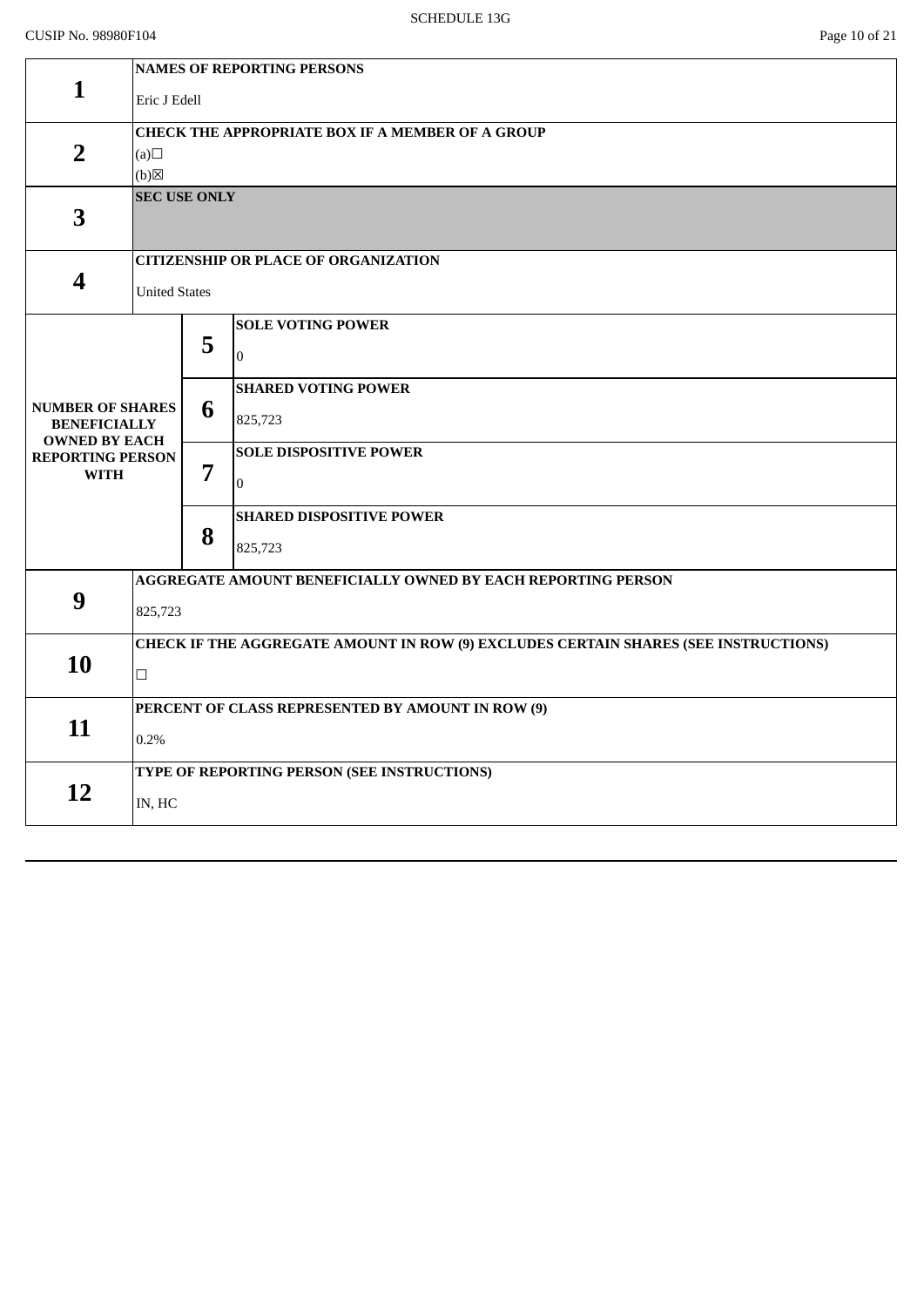## CUSIP No. 98980F104 Page 11 of 21

|                                             | <b>NAMES OF REPORTING PERSONS</b>                 |                                                                                     |                                                              |  |  |  |  |
|---------------------------------------------|---------------------------------------------------|-------------------------------------------------------------------------------------|--------------------------------------------------------------|--|--|--|--|
| $\mathbf{1}$                                | FiveW DiscoverOrg LLC                             |                                                                                     |                                                              |  |  |  |  |
|                                             | CHECK THE APPROPRIATE BOX IF A MEMBER OF A GROUP  |                                                                                     |                                                              |  |  |  |  |
| $\overline{2}$                              | (a)                                               |                                                                                     |                                                              |  |  |  |  |
|                                             | $(b)$ $\boxtimes$                                 |                                                                                     |                                                              |  |  |  |  |
|                                             | <b>SEC USE ONLY</b>                               |                                                                                     |                                                              |  |  |  |  |
| 3                                           |                                                   |                                                                                     |                                                              |  |  |  |  |
|                                             |                                                   |                                                                                     | <b>CITIZENSHIP OR PLACE OF ORGANIZATION</b>                  |  |  |  |  |
| $\overline{\mathbf{4}}$                     | Delaware                                          |                                                                                     |                                                              |  |  |  |  |
|                                             |                                                   |                                                                                     | <b>SOLE VOTING POWER</b>                                     |  |  |  |  |
|                                             |                                                   | 5                                                                                   |                                                              |  |  |  |  |
|                                             |                                                   |                                                                                     | $\mathbf{0}$                                                 |  |  |  |  |
|                                             |                                                   |                                                                                     | <b>SHARED VOTING POWER</b>                                   |  |  |  |  |
| <b>NUMBER OF SHARES</b>                     |                                                   | 6                                                                                   |                                                              |  |  |  |  |
| <b>BENEFICIALLY</b><br><b>OWNED BY EACH</b> |                                                   |                                                                                     | $\boldsymbol{0}$                                             |  |  |  |  |
| <b>REPORTING PERSON</b>                     |                                                   |                                                                                     | <b>SOLE DISPOSITIVE POWER</b>                                |  |  |  |  |
| <b>WITH</b>                                 |                                                   | 7                                                                                   | $\boldsymbol{0}$                                             |  |  |  |  |
|                                             |                                                   |                                                                                     | <b>SHARED DISPOSITIVE POWER</b>                              |  |  |  |  |
|                                             |                                                   | 8                                                                                   |                                                              |  |  |  |  |
|                                             |                                                   |                                                                                     | $\mathbf 0$                                                  |  |  |  |  |
|                                             |                                                   |                                                                                     | AGGREGATE AMOUNT BENEFICIALLY OWNED BY EACH REPORTING PERSON |  |  |  |  |
| 9                                           | $\overline{0}$                                    |                                                                                     |                                                              |  |  |  |  |
|                                             |                                                   | CHECK IF THE AGGREGATE AMOUNT IN ROW (9) EXCLUDES CERTAIN SHARES (SEE INSTRUCTIONS) |                                                              |  |  |  |  |
| 10                                          |                                                   |                                                                                     |                                                              |  |  |  |  |
|                                             | $\Box$                                            |                                                                                     |                                                              |  |  |  |  |
|                                             | PERCENT OF CLASS REPRESENTED BY AMOUNT IN ROW (9) |                                                                                     |                                                              |  |  |  |  |
| 11                                          | 0.0%                                              |                                                                                     |                                                              |  |  |  |  |
|                                             |                                                   |                                                                                     | TYPE OF REPORTING PERSON (SEE INSTRUCTIONS)                  |  |  |  |  |
| 12                                          |                                                   |                                                                                     |                                                              |  |  |  |  |
|                                             | 00                                                |                                                                                     |                                                              |  |  |  |  |
|                                             |                                                   |                                                                                     |                                                              |  |  |  |  |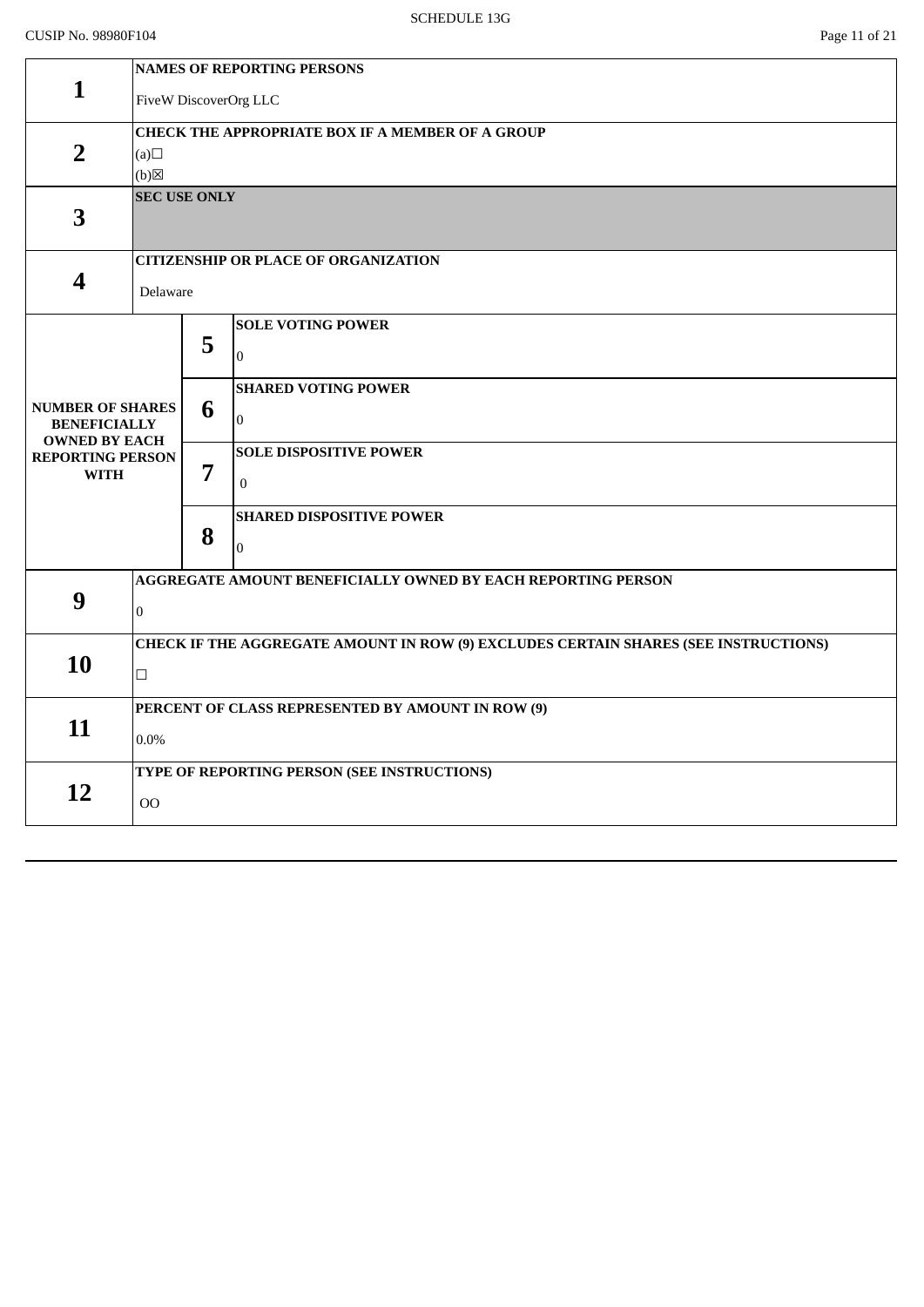## CUSIP No. 98980F104 Page 12 of 21

|                                                 | <b>NAMES OF REPORTING PERSONS</b>                                                   |                                                  |                                                              |  |  |  |  |
|-------------------------------------------------|-------------------------------------------------------------------------------------|--------------------------------------------------|--------------------------------------------------------------|--|--|--|--|
| $\mathbf{1}$                                    | FiveW Capital LLC                                                                   |                                                  |                                                              |  |  |  |  |
|                                                 |                                                                                     | CHECK THE APPROPRIATE BOX IF A MEMBER OF A GROUP |                                                              |  |  |  |  |
| $\overline{2}$                                  | (a)                                                                                 |                                                  |                                                              |  |  |  |  |
|                                                 | (b)                                                                                 |                                                  |                                                              |  |  |  |  |
|                                                 |                                                                                     | <b>SEC USE ONLY</b>                              |                                                              |  |  |  |  |
| 3                                               |                                                                                     |                                                  |                                                              |  |  |  |  |
|                                                 |                                                                                     |                                                  |                                                              |  |  |  |  |
|                                                 |                                                                                     |                                                  | <b>CITIZENSHIP OR PLACE OF ORGANIZATION</b>                  |  |  |  |  |
| 4                                               | Delaware                                                                            |                                                  |                                                              |  |  |  |  |
|                                                 |                                                                                     |                                                  | <b>SOLE VOTING POWER</b>                                     |  |  |  |  |
|                                                 |                                                                                     | 5                                                | $\Omega$                                                     |  |  |  |  |
|                                                 |                                                                                     |                                                  |                                                              |  |  |  |  |
| <b>NUMBER OF SHARES</b>                         |                                                                                     | 6                                                | <b>SHARED VOTING POWER</b>                                   |  |  |  |  |
| <b>BENEFICIALLY</b>                             |                                                                                     |                                                  | $\boldsymbol{0}$                                             |  |  |  |  |
| <b>OWNED BY EACH</b><br><b>REPORTING PERSON</b> |                                                                                     |                                                  | <b>SOLE DISPOSITIVE POWER</b>                                |  |  |  |  |
| <b>WITH</b>                                     |                                                                                     | $\overline{7}$                                   | $\mathbf{0}$                                                 |  |  |  |  |
|                                                 |                                                                                     |                                                  |                                                              |  |  |  |  |
|                                                 |                                                                                     | 8                                                | <b>SHARED DISPOSITIVE POWER</b>                              |  |  |  |  |
|                                                 |                                                                                     |                                                  | $\overline{0}$                                               |  |  |  |  |
|                                                 |                                                                                     |                                                  | AGGREGATE AMOUNT BENEFICIALLY OWNED BY EACH REPORTING PERSON |  |  |  |  |
| 9                                               | $\overline{0}$                                                                      |                                                  |                                                              |  |  |  |  |
|                                                 |                                                                                     |                                                  |                                                              |  |  |  |  |
| 10                                              | CHECK IF THE AGGREGATE AMOUNT IN ROW (9) EXCLUDES CERTAIN SHARES (SEE INSTRUCTIONS) |                                                  |                                                              |  |  |  |  |
|                                                 | $\Box$                                                                              |                                                  |                                                              |  |  |  |  |
|                                                 | PERCENT OF CLASS REPRESENTED BY AMOUNT IN ROW (9)                                   |                                                  |                                                              |  |  |  |  |
| 11                                              | $0.0\%$                                                                             |                                                  |                                                              |  |  |  |  |
|                                                 |                                                                                     |                                                  | TYPE OF REPORTING PERSON (SEE INSTRUCTIONS)                  |  |  |  |  |
| 12                                              |                                                                                     |                                                  |                                                              |  |  |  |  |
|                                                 | 00, HC                                                                              |                                                  |                                                              |  |  |  |  |
|                                                 |                                                                                     |                                                  |                                                              |  |  |  |  |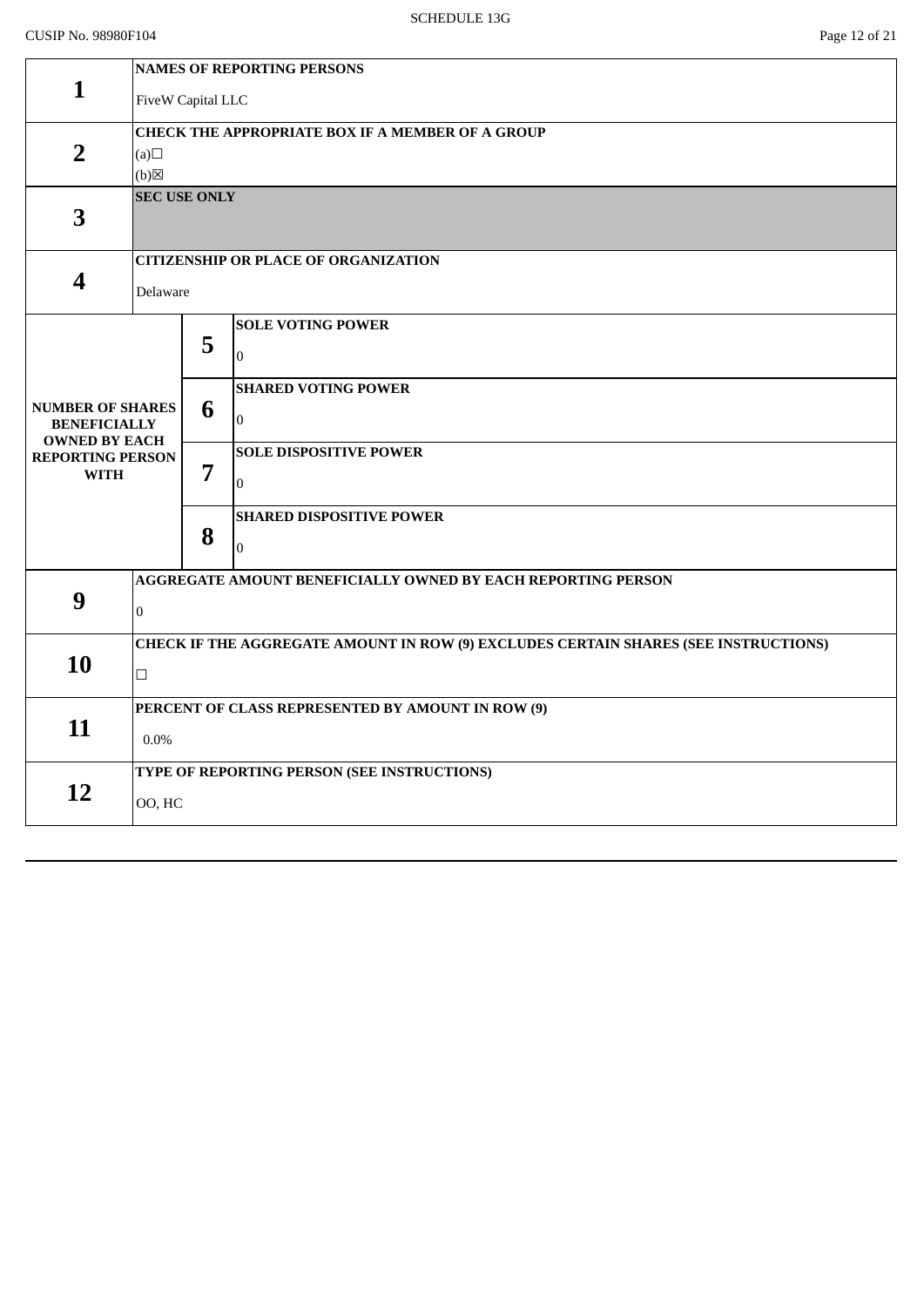|                                                                        | <b>NAMES OF REPORTING PERSONS</b>                                                   |     |                                                   |  |  |  |  |
|------------------------------------------------------------------------|-------------------------------------------------------------------------------------|-----|---------------------------------------------------|--|--|--|--|
| 1                                                                      | David Randall Winn                                                                  |     |                                                   |  |  |  |  |
|                                                                        | <b>CHECK THE APPROPRIATE BOX IF A MEMBER OF A GROUP</b>                             |     |                                                   |  |  |  |  |
| $\overline{2}$                                                         | (a)                                                                                 |     |                                                   |  |  |  |  |
|                                                                        |                                                                                     | (b) |                                                   |  |  |  |  |
| $\overline{\mathbf{3}}$                                                | <b>SEC USE ONLY</b>                                                                 |     |                                                   |  |  |  |  |
|                                                                        |                                                                                     |     | <b>CITIZENSHIP OR PLACE OF ORGANIZATION</b>       |  |  |  |  |
| $\overline{\mathbf{4}}$                                                | <b>United States</b>                                                                |     |                                                   |  |  |  |  |
|                                                                        |                                                                                     |     | <b>SOLE VOTING POWER</b>                          |  |  |  |  |
|                                                                        |                                                                                     | 5   | 1,543,757                                         |  |  |  |  |
|                                                                        |                                                                                     |     | <b>SHARED VOTING POWER</b>                        |  |  |  |  |
| <b>NUMBER OF SHARES</b><br><b>BENEFICIALLY</b><br><b>OWNED BY EACH</b> |                                                                                     | 6   | $\overline{0}$                                    |  |  |  |  |
| <b>REPORTING PERSON</b>                                                |                                                                                     |     | <b>SOLE DISPOSITIVE POWER</b>                     |  |  |  |  |
| <b>WITH</b>                                                            |                                                                                     | 7   | 1,543,757                                         |  |  |  |  |
|                                                                        |                                                                                     |     | <b>SHARED DISPOSITIVE POWER</b>                   |  |  |  |  |
|                                                                        |                                                                                     | 8   | $\mathbf{0}$                                      |  |  |  |  |
|                                                                        | AGGREGATE AMOUNT BENEFICIALLY OWNED BY EACH REPORTING PERSON                        |     |                                                   |  |  |  |  |
| 9                                                                      | 1,543,757                                                                           |     |                                                   |  |  |  |  |
|                                                                        | CHECK IF THE AGGREGATE AMOUNT IN ROW (9) EXCLUDES CERTAIN SHARES (SEE INSTRUCTIONS) |     |                                                   |  |  |  |  |
| 10                                                                     | $\Box$                                                                              |     |                                                   |  |  |  |  |
|                                                                        |                                                                                     |     | PERCENT OF CLASS REPRESENTED BY AMOUNT IN ROW (9) |  |  |  |  |
| 11                                                                     | 0.4%                                                                                |     |                                                   |  |  |  |  |
|                                                                        |                                                                                     |     | TYPE OF REPORTING PERSON (SEE INSTRUCTIONS)       |  |  |  |  |
| 12                                                                     | IN, HC                                                                              |     |                                                   |  |  |  |  |
|                                                                        |                                                                                     |     |                                                   |  |  |  |  |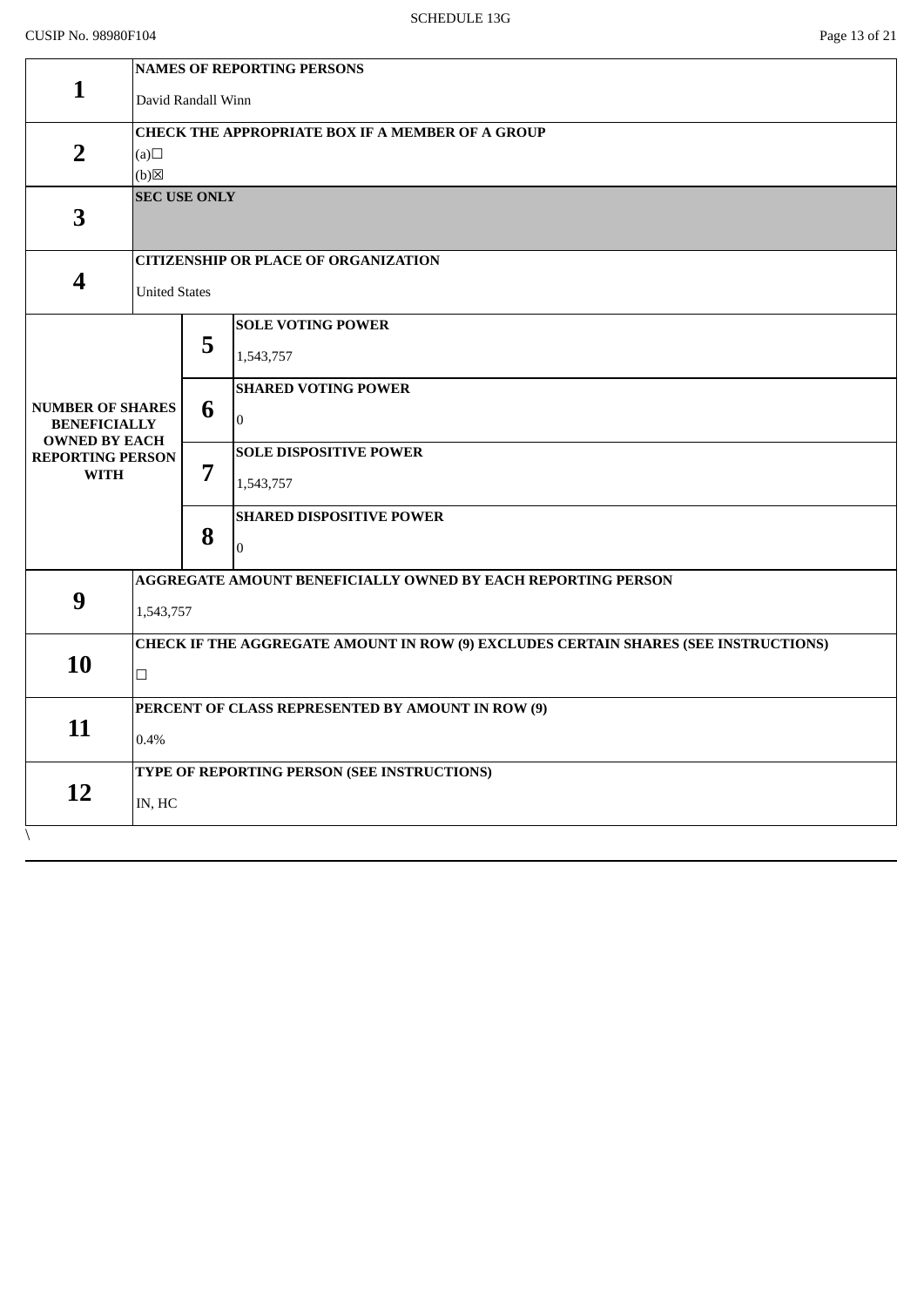## **ITEM 1.(a) Name of Issuer:**

ZoomInfo Technologies Inc. (the "Issuer")

## **ITEM 1. (b) Address of Issuer's Principal Executive Offices:**

805 Broadway Street, Suite 900, Vancouver, Washington 98660.

## **ITEM 2.(a-c) Name of Person Filing:**

This Schedule 13G is being filed jointly by the following (collectively, the "Reporting Persons"):

- i. 22C Magellan Holdings LLC, a Delaware limited liability company,
- ii. 22C Capital I-A, L.P., a Delaware limited partnership,
- iii. 22C DiscoverOrg Investors, LLC, a Delaware limited liability company,
- iv. 22C Capital I, L.P., a Delaware limited partnership,
- v. 22C DiscoverOrg MM, LLC, a Delaware limited liability company,
- vi. 22C DiscoverOrg Advisors, LLC, a Delaware limited liability company,
- vii. 22C Capital GP I, L.L.C., a Delaware limited liability company,
- viii. 22C Capital GP I MM LLC, a Delaware limited liability company,
- ix. Eric J. Edell, a United States citizen (together with 22C DiscoverOrg Investors, LLC, 22C Capital I, L.P., 22C Capital I-A, L.P., 22C Capital GP I, L.L.C., 22C Capital GP I MM, L.L.C., 22C DiscoverOrg MM, LLC, 22C DiscoverOrg Advisors, LLC and 22C Magellan Holdings LLC, the "22C Reporting Persons"),
- x. FiveW DiscoverOrg LLC, a Delaware limited liability company,
- xi. FiveW Capital LLC, a Delaware limited liability company, and
- xii. David Randall Winn, a United States citizen (together with FiveW DiscoverOrg LLC and FiveW Capital LLC, the "FiveW Reporting Persons").

This statement on Schedule 13G relates to Shares (as defined herein) directly or indirectly beneficially owned by the Reporting Persons.

22C DiscoverOrg Investors, LLC and 22C Capital I, L.P. are the two principal members of 22C Magellan Holdings LLC. 22C DiscoverOrg MM, LLC is the managing member of 22C DiscoverOrg Investors, LLC. 22C DiscoverOrg Advisors, LLC is the managing member of 22C DiscoverOrg MM, LLC.

22C Capital GP I, L.L.C. is the general partner of 22C Capital I, L.P. and of 22C Capital I-A, L.P. 22C Capital GP I MM LLC is the managing member of 22C Capital GP I, L.L.C.

Eric J. Edell and David Randall Winn are co-managing members of 22C DiscoverOrg Advisors, LLC and co-members of 22C Capital GP I MM LLC. However, Mr. Winn has irrevocably waived all of his power to make voting and investment decisions with respect to the shares held by the 22C Reporting Persons, and authorized Mr. Edell to exercise voting and investment power over the shares held directly by the 22C Reporting Persons.

FiveW Capital LLC is the managing member of FiveW DiscoverOrg LLC. David Randall Winn is the managing member of FiveW Capital LLC.

The address for each of the 22C Reporting Persons is 445 Park Avenue, 13th Floor, New York, NY 10022, and the address for each of the FiveW Reporting Persons is 6495 Enclave Way, Boca Raton, Florida 33496.

## **ITEM 2.(d) Title of Class of Securities:**

Class A common stock, par value \$0.01 per share ("Shares").

**ITEM 2.(e) CUSIP Number:**

98980F104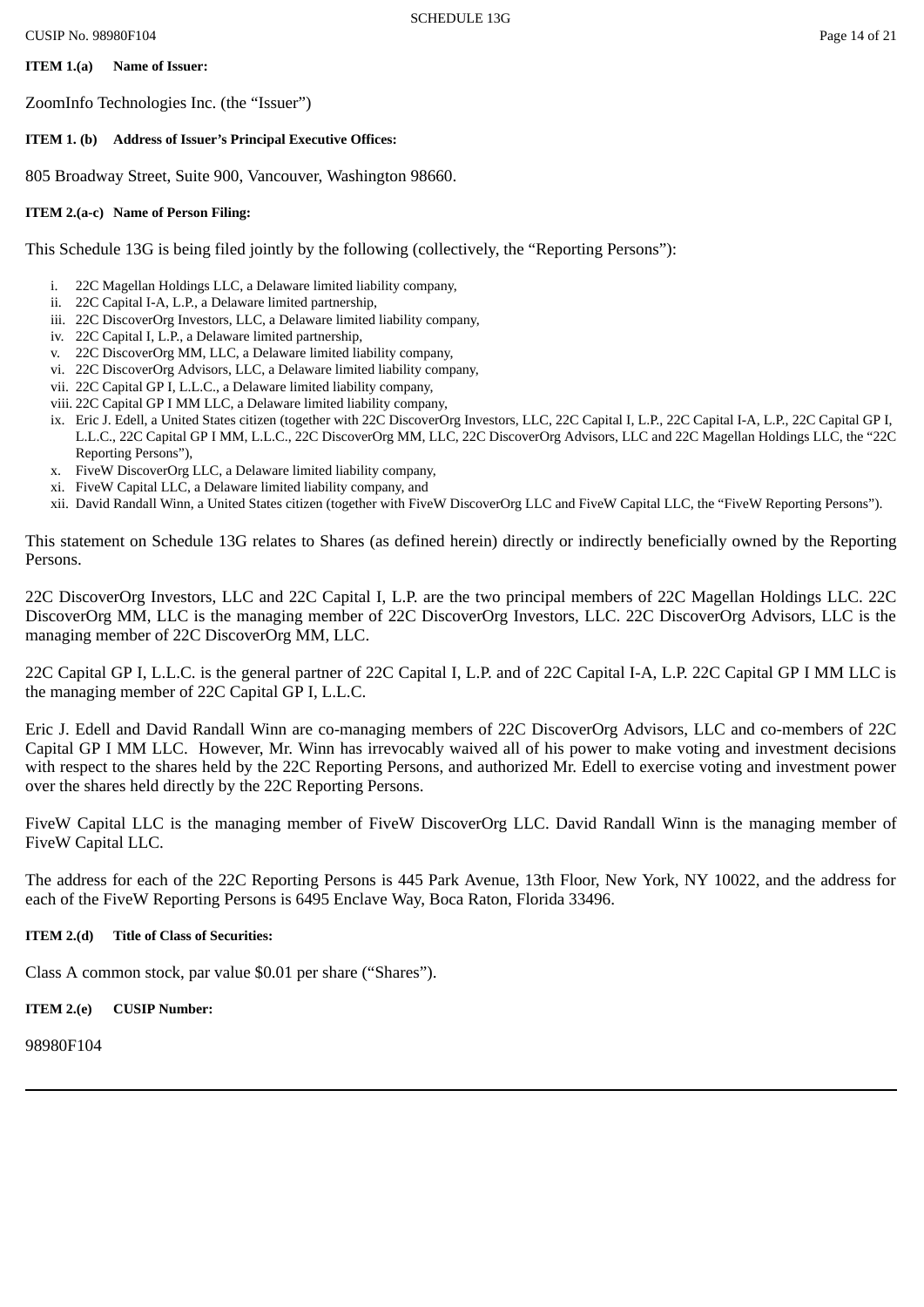#### **ITEM 3.**

Not applicable.

#### **ITEM 4. Ownership.**

(a - c) The aggregate number of Shares and percentage of Shares beneficially owned by each of the Reporting Persons, as well as the number of Shares as to which such person is deemed to have sole power to vote or to direct the vote, shared power to vote or to direct the vote, sole power to dispose or to direct the disposition, shared power to dispose or direct the disposition, is set forth in the following tables:

|                                | <b>No. of Shares</b><br><b>Beneficially Owned</b> | <b>Percent of Class</b> | <b>Voting Power</b> |          | <b>Dispositive Power</b> |         |
|--------------------------------|---------------------------------------------------|-------------------------|---------------------|----------|--------------------------|---------|
| <b>Reporting Person</b>        |                                                   |                         | Sole                | Shared   | Sole                     | Shared  |
| 22C Magellan Holdings LLC      |                                                   | $0.0\%$                 | $\Omega$            |          |                          |         |
| 22C Capital I-A, L.P.          |                                                   | $0.0\%$                 |                     |          |                          |         |
| 22C DiscoverOrg Investors, LLC |                                                   | $0.0\%$                 |                     |          |                          |         |
| 22C Capital I, L.P.            |                                                   | $0.0\%$                 | 0                   |          |                          | 0       |
| 22C DiscoverOrg MM, LLC        |                                                   | $0.0\%$                 | 0                   |          |                          |         |
| 22C DiscoverOrg Advisors, LLC  | 825,723                                           | 0.2%                    |                     | 825,723  |                          | 825,723 |
| 22C Capital GP I, L.L.C.       |                                                   | $0.0\%$                 | $\Omega$            |          |                          |         |
| 22C Capital GP I MM LLC        |                                                   | $0.0\%$                 |                     |          |                          |         |
| Erica Edell                    | 825,723                                           | $0.2\%$                 | 0                   | 825,723  |                          | 825,723 |
| FiveW DiscoverOrg, LLC         |                                                   | $0.0\%$                 |                     |          |                          |         |
| <b>FiveW Capital LLC</b>       |                                                   | $0.0\%$                 | 0                   | $\Omega$ |                          |         |
| D. Randall Winn                | 1,543,757                                         | 0.4%                    | 1.543.757           |          | 1,543,757                | 0       |

(1) These percentages are based on 375,392,534 shares of Class A Common Stock of the Issuer outstanding as of October 25, 2021, as set forth in the Issuer's quarterly report on Form 10-Q, filed on November 1, 2021.

#### **ITEM 5. Ownership of Five Percent or Less of a Class.**

If this statement is being filed to report the fact that as of the date hereof the Reporting Persons have ceased to be the beneficial owner of more than five percent of the class of securities, check the following [X].

#### **ITEM 6. Ownership of More than Five Percent on Behalf of Another Person.**

Not applicable.

#### ITEM 7. Identification and Classification of the Subsidiary Which Acquired the Security Being Reported on By the Parent Holding **Company.**

Not applicable.

## **ITEM 8. Identification and Classification of Members of the Group.**

The Reporting Persons are a party to an Irrevocable Proxy (the "Irrevocable Proxy") dated as of June 3, 2020, by and among the TA Stockholders, the Carlyle Stockholders, the Founder Stockholders (each as defined therein, and collectively, the "Other Parties") and 22C (as defined therein). The Founder Stockholders initially includes DO Holdings (WA), LLC, HSKB Funds, LLC, and HSKB Funds II, LLC. In addition, the Other Parties are party to a Stockholders Agreement (the "Stockholders Agreement") dated as of June 3, 2020, among ZoomInfo Technologies Inc. (the "Issuer") and the Other Parties.

By virtue of being a party to the Proxy, each of the Reporting Persons on this Schedule 13G may be deemed to be members of a "group", as defined in Rule 13d-5 of the Securities Exchange Act of 1934, as amended, with the Other Parties. The parties to the Stockholders Agreement and the Irrevocable Proxy hold, in the aggregate, more than 50% of the voting power for the election of directors of the Issuer. The share ownership reported for the Reporting Persons does not include any securities of the Issuer owned by the Other Parties, and each of the Reporting Persons disclaims beneficial ownership of the securities beneficially owned by the Other Parties.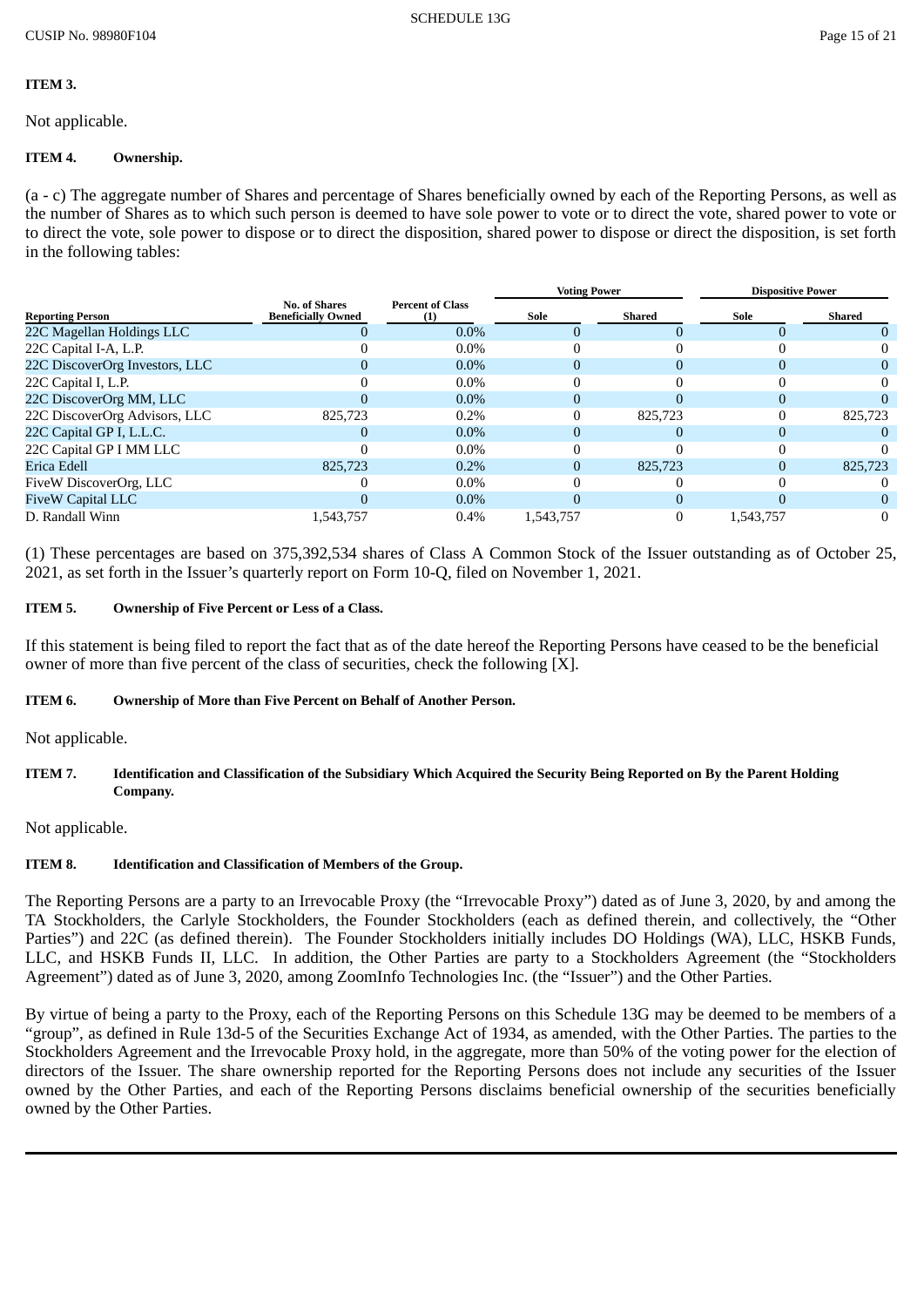## **ITEM 9. Notice of Dissolution of Group.**

Not applicable.

## **ITEM 10. Certification.**

Not applicable.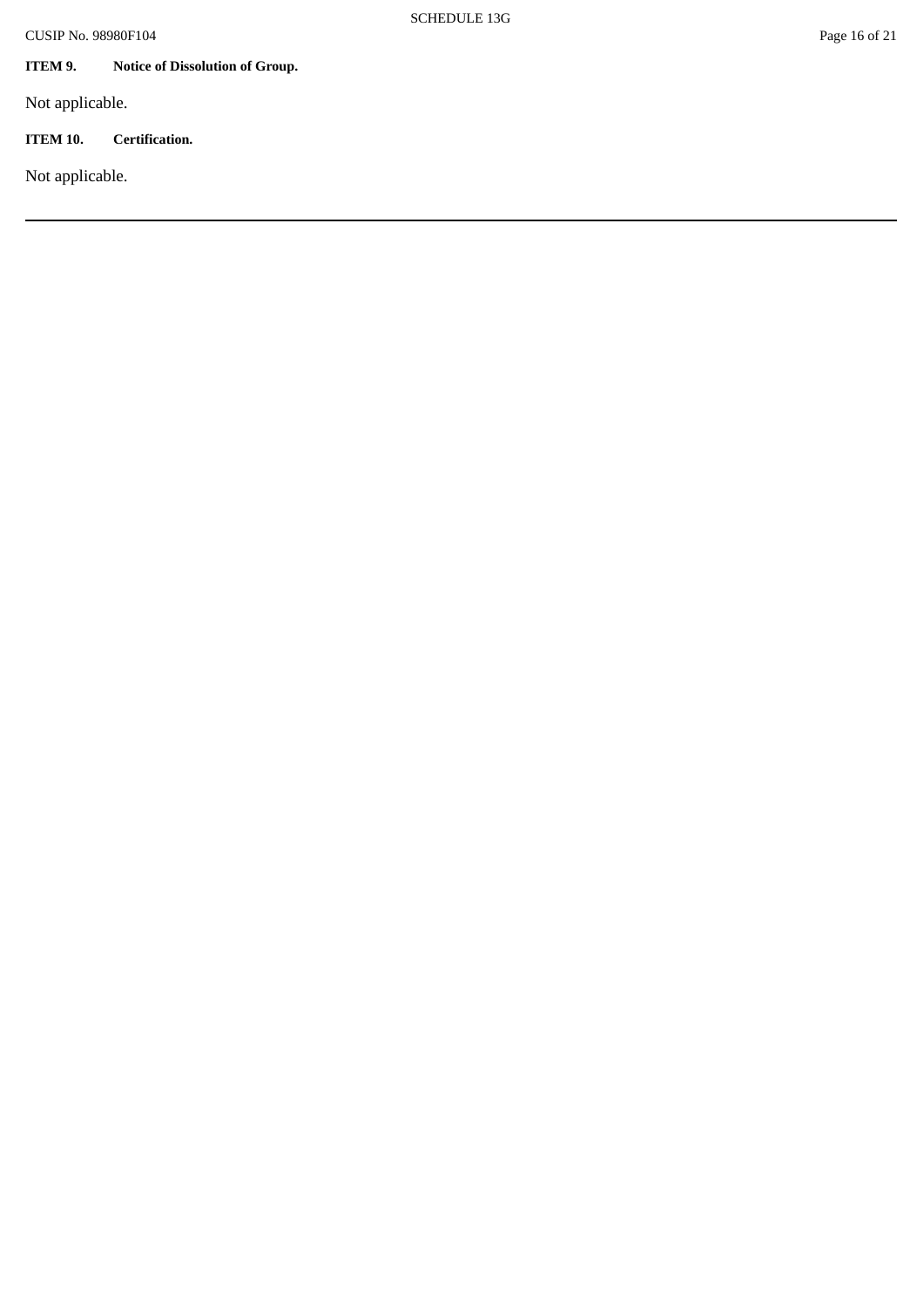#### **SIGNATURE**

After reasonable inquiry and to the best of my knowledge and belief, I certify that the information set forth in this statement is true, complete and correct.

**Date**: February 14, 2022

#### **22C DiscoverOrg Advisors, LLC**

By: /s/ Eric J. Edell Name: Eric J. Edell Title: Managing Member

#### **22C DiscoverOrg Investors, LLC**

By: 22C DiscoverOrg MM, LLC, its managing member By: 22C DiscoverOrg Advisors, LLC, its managing member

By: /s/ Eric J. Edell Name: Eric J. Edell Title: Managing Member

#### **22C Magellan Holdings LLC**

By: /s/ Eric J. Edell Name: Eric J. Edell Title: Officer with Title of Authorized Signatory

#### **22C Capital GP I MM LLC**

By: /s/ Eric J. Edell Name: Eric J. Edell Title: Member

#### **22C Capital GP I, L.L.C.**

By: 22C Capital GP I MM LLC, its managing member

By: /s/ Eric J. Edell Name: Eric J. Edell Title: Member

#### **22C DiscoverOrg MM, LLC**

By: 22C DiscoverOrg Advisors, LLC, its managing member

By: /s/ Eric J. Edell Name: Eric J. Edell Title: Managing Member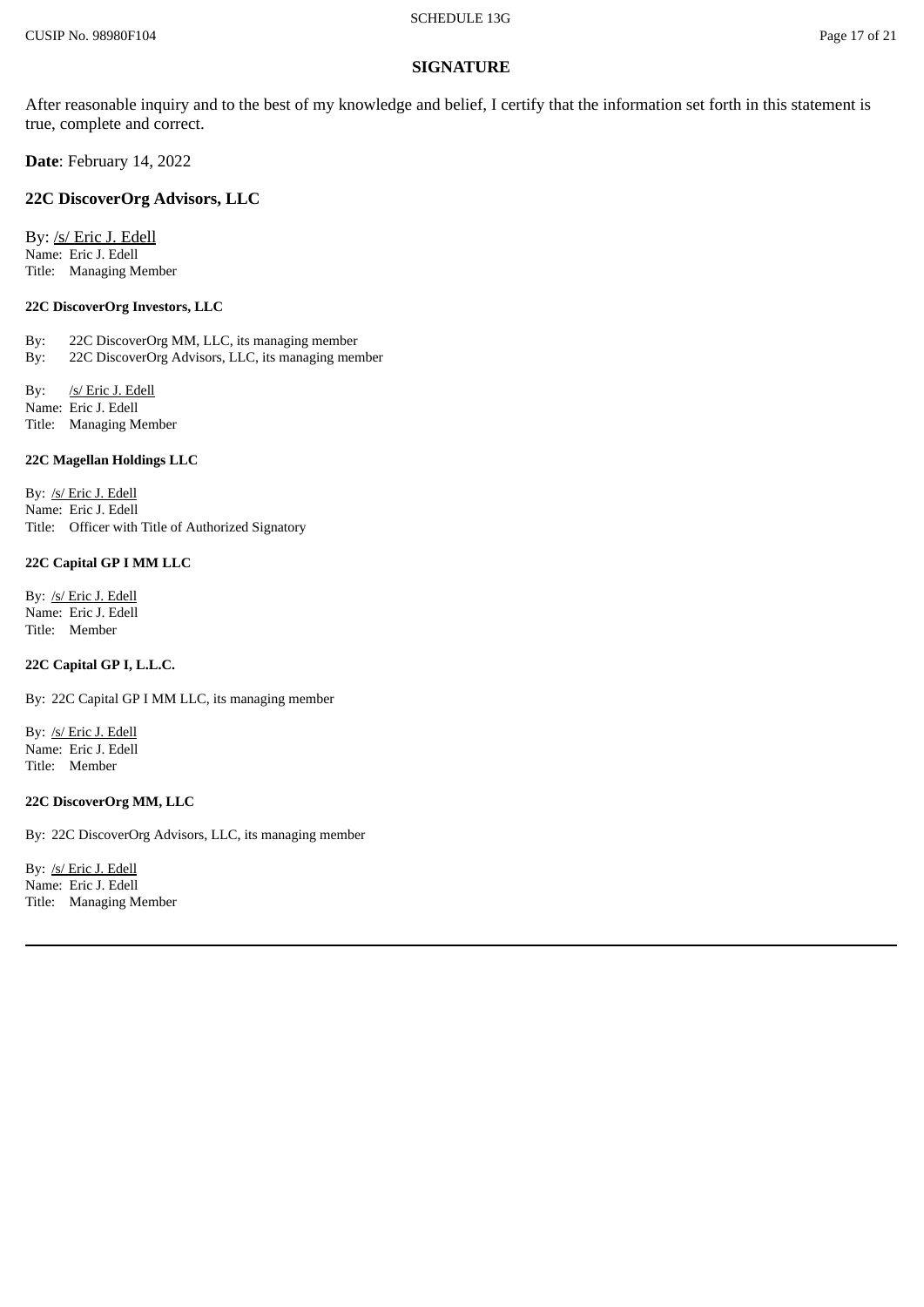## **22C Capital I-A, LP**

By: 22C Capital GP I, L.L.C., its general partner By: 22C Capital GP I MM LLC, its managing member

By: /s/ Eric J. Edell Name: Eric J. Edell Title: Managing Member

## **22C Capital I, L.P.**

By: 22C Capital GP I, L.L.C., its general partner By: 22C Capital GP I MM LLC, its managing member By: /s/ Eric J. Edell Name: Eric J. Edell Title: Member

#### **FiveW Capital LLC**

By: /s/ David Randall Winn Name: David Randall Winn Title: Managing Member

#### **FiveW DiscoverOrg LLC**

By: FiveW Capital LLC, its managing member By: /s/ David Randall Winn Name: David Randall Winn Title: Managing Member

/s/ David Randall Winn David Randall Winn

/s/ Eric J. Edell Eric J. Edell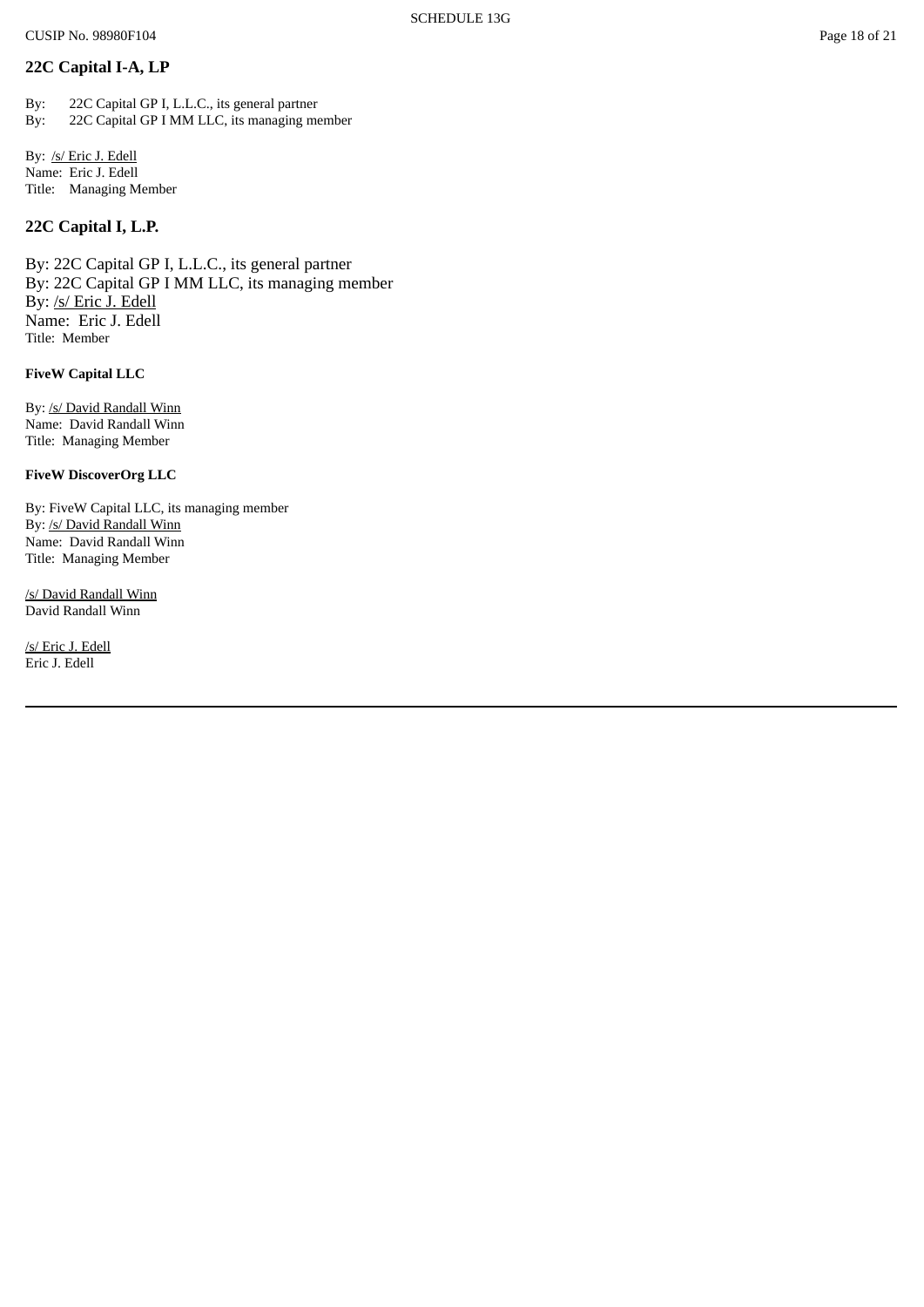## **LIST OF EXHIBITS**

| <b>Exhibit No. Description</b> |                         | Page |
|--------------------------------|-------------------------|------|
| $\boldsymbol{A}$               | Joint Filing Agreement. | 20   |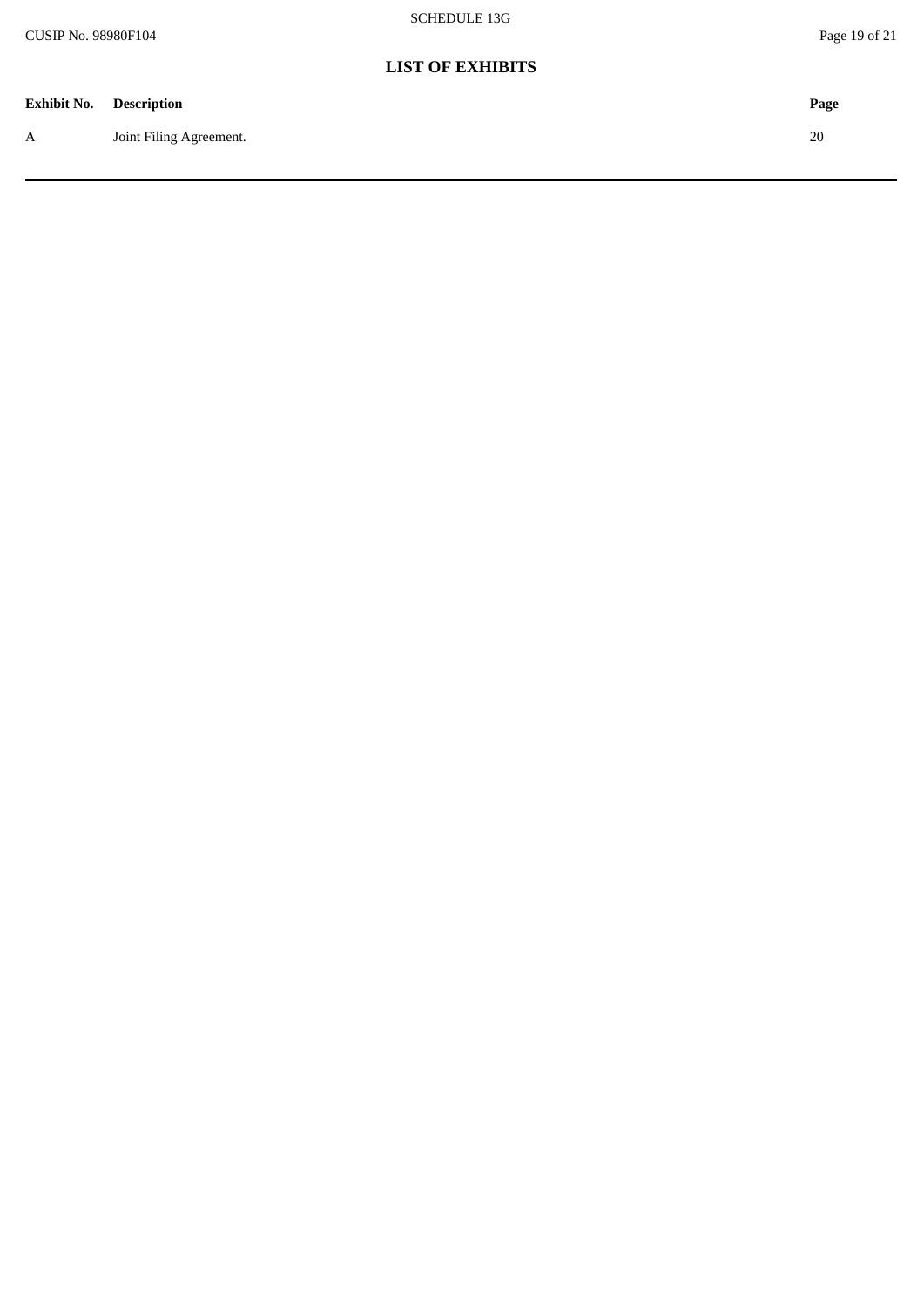### **JOINT FILING AGREEMENT**

The undersigned hereby agree that the statement on Schedule 13G with respect to the Class A Common Stock of ZoomInfo Technologies Inc. dated as of February 14, 2022 is, and any amendments thereto (including amendments on Schedule 13D) signed by each of the undersigned shall be, filed on behalf of each of us pursuant to and in accordance with the provisions of Rule 13d-1(k) under the Securities Exchange Act of 1934, as amended.

**Date**: February 14, 2022

#### **22C DiscoverOrg Advisors, LLC**

 By: /s/ Eric J. Edell Name: Eric J. Edell Title: Managing Member

#### **22C DiscoverOrg Investors, LLC**

By: 22C DiscoverOrg MM, LLC, its managing member By: 22C DiscoverOrg Advisors, LLC, its managing member

By: /s/ Eric J. Edell Name: Eric J. Edell Title: Managing Member

#### **22C Magellan Holdings LLC**

By: /s/ Eric J. Edell Name: Eric J. Edell Title: Officer with Title of Authorized Signatory

#### **22C Capital GP I MM LLC**

By: /s/ Eric J. Edell Name: Eric J. Edell Title: Member

#### **22C Capital GP I, L.L.C.**

By: 22C Capital GP I MM LLC, its managing member

By: /s/ Eric J. Edell Name: Eric J. Edell Title: Member

#### **22C DiscoverOrg MM, LLC**

By: 22C DiscoverOrg Advisors, LLC, its managing member

By: /s/ Eric J. Edell Name: Eric J. Edell Title: Managing Member